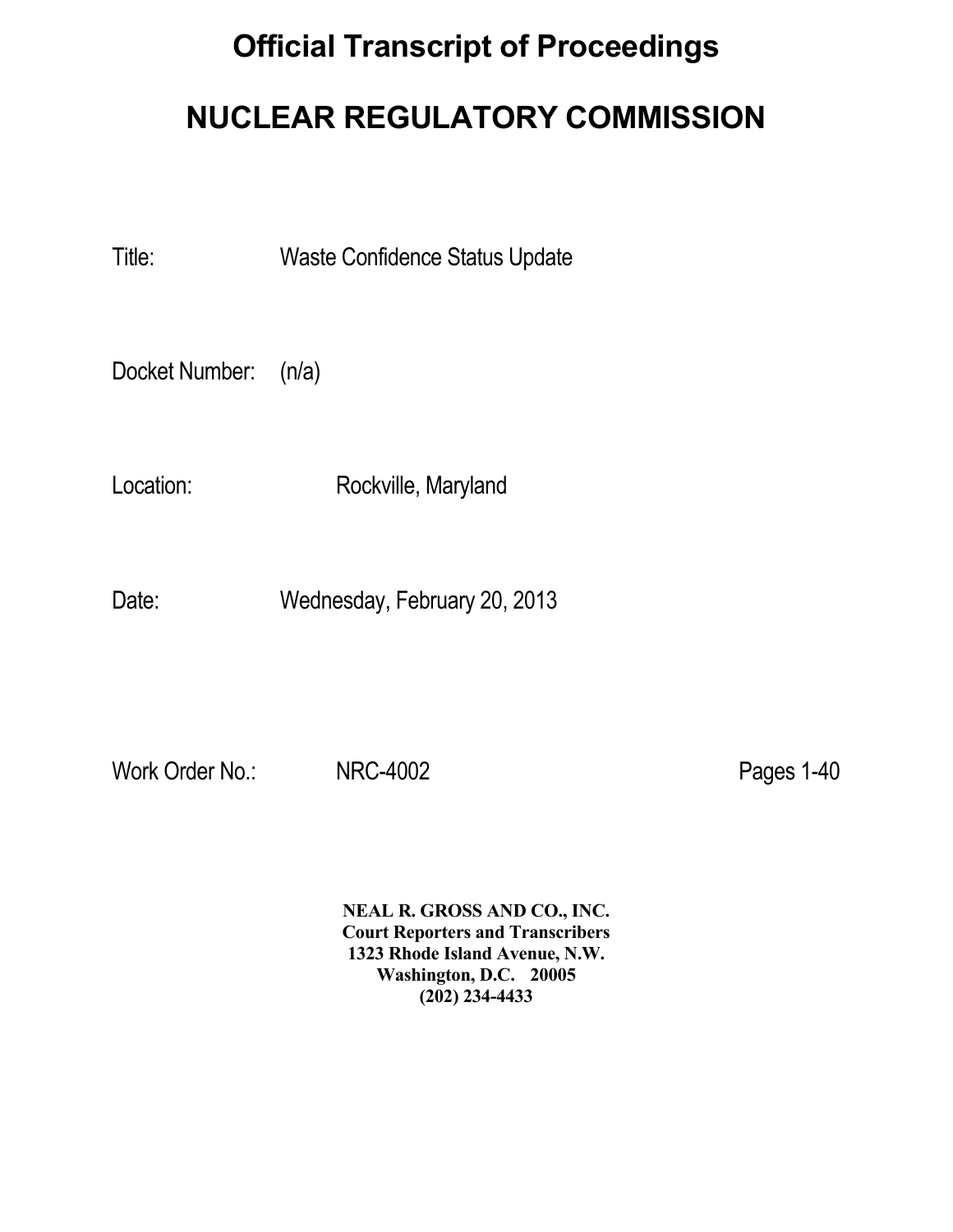|    | 1                                                                                                   |
|----|-----------------------------------------------------------------------------------------------------|
| 1  | UNITED STATES OF AMERICA                                                                            |
| 2  | NUCLEAR REGULATORY COMMISSION                                                                       |
| 3  | $+ + + + + +$                                                                                       |
| 4  | OFFICE OF NUCLEAR MATERIAL SAFETY & SAFEGUARDS                                                      |
| 5  | WASTE CONFIDENCE DIRECTORATE                                                                        |
| 6  | $+ + + + +$                                                                                         |
| 7  | WASTE CONFIDENCE STATUS UPDATE TELECONFERENCE                                                       |
| 8  | $+ + + + + +$                                                                                       |
| 9  | WEDNESDAY,                                                                                          |
| 10 | FEBRUARY 20, 2013                                                                                   |
| 11 | $+ + + + + +$                                                                                       |
| 12 | The meeting was convened via teleconference                                                         |
| 13 | at 1:00 p.m., Sarah Lopas, Facilitator, presiding.                                                  |
| 14 | PRESENT:                                                                                            |
| 15 | SARAH LOPAS, Facilitator                                                                            |
| 16 | TISON CAMPBELL, Office of General Counsel                                                           |
| 17 | ANDY IMBODEN, Branch Chief, Communications,                                                         |
| 18 | Planning & Rulemaking Branch                                                                        |
| 19 | KEITH MCCONNELL, Director, Waste Confidence                                                         |
| 20 | Directorate                                                                                         |
| 21 | PAUL MICHALAK, Branch Chief, Environmental                                                          |
| 22 | Impact Statement Branch                                                                             |
| 23 | CARRIE STAFFORD, Deputy Director, Waste                                                             |
| 24 | Confidence Directorate                                                                              |
| 25 |                                                                                                     |
|    | <b>NEAL R. GROSS</b>                                                                                |
|    | <b>COURT REPORTERS AND TRANSCRIBERS</b>                                                             |
|    | 1323 RHODE ISLAND AVE., N.W.<br>(202) 234-4433<br>WASHINGTON, D.C. 20005-3701<br>www.nealrgross.com |
|    |                                                                                                     |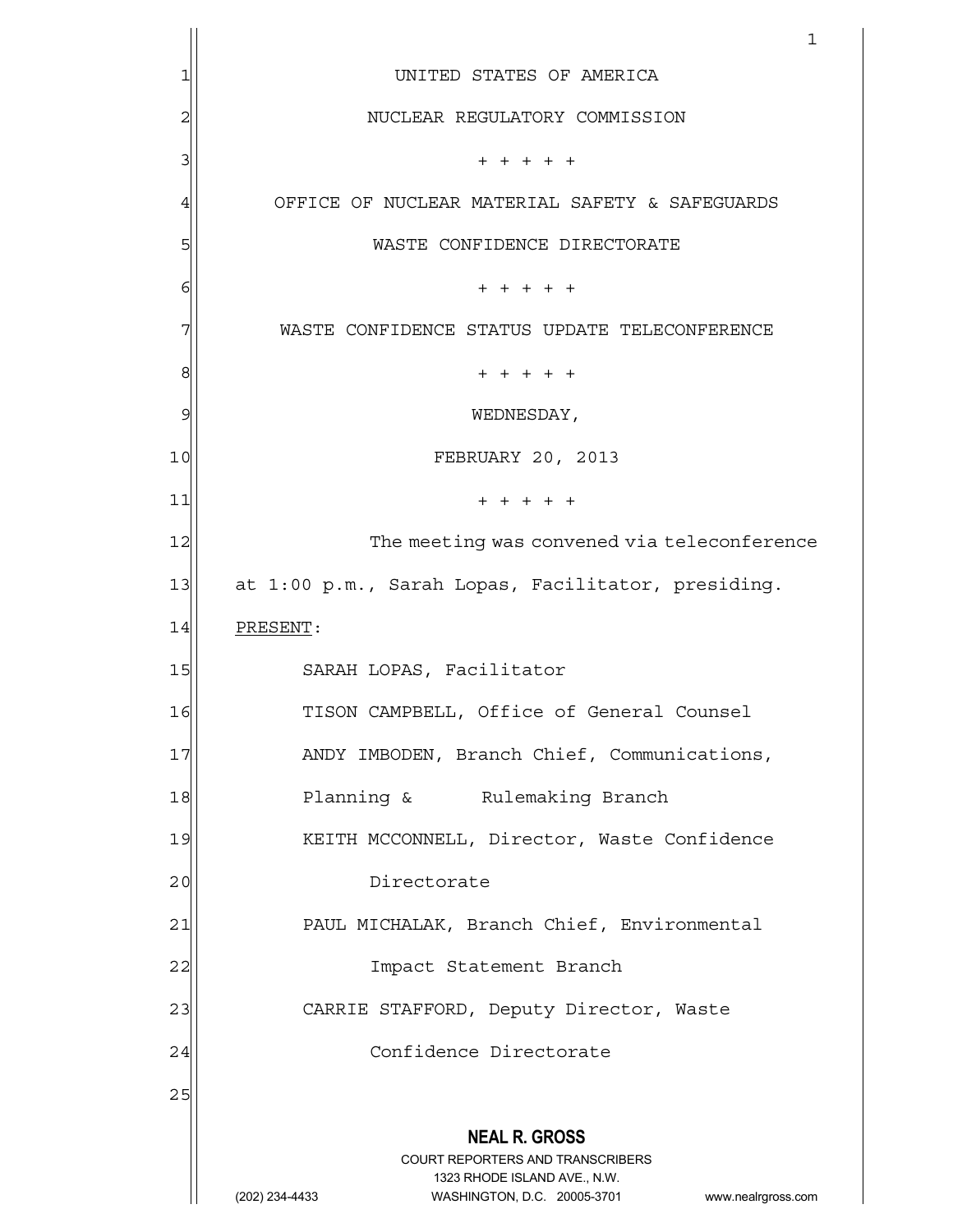|    | 2                                                                       |
|----|-------------------------------------------------------------------------|
| 1  | PROCEEDINGS                                                             |
| 2  | (1:34:57 p.m.)                                                          |
| 3  | FACILITATOR LOPAS: Hi, everybody. Welcome                               |
| 4  | to the second monthly teleconference for the Waste                      |
| 5  | Confidence Directorate Environmental Review.                            |
| 6  | My name is Sarah Lopas, and I'm the NEPA                                |
| 7  | Communications Project Manager for the Directorate. I'll                |
| 8  | be facilitating today's call.                                           |
| 9  | You may want to have a pen and paper handy                              |
| 10 | because we'll be giving you some information that you                   |
| 11 | might want to jot down.                                                 |
| 12 | In the room with me here at the NRC is Keith                            |
| 13 | McConnell, who's the Director of the Waste Confidence                   |
| 14 | Directorate; Carrier Stafford, our Deputy Director; Andy                |
| 15 | Imboden, who's the Branch Chief of the Communications,                  |
| 16 | Planning and Rulemaking Branch; Paul Michalak, Branch                   |
| 17 | Chief of the Environmental Impact Statement Branch; and                 |
| 18 | Tison Campbell from the Office of General Counsel.                      |
| 19 | Our operator today is Trier. Trier will be                              |
| 20 | helping us by unmuting the individual call lines so folks               |
| 21 | can ask questions. Note that unless you're asking a                     |
| 22 | question your line will be muted.                                       |
| 23 | I'm going to start off by going over the                                |
| 24 | format of today's call and some ground rules. If you were               |
| 25 | on our January 16 <sup>th</sup> call welcome back, and this call will   |
|    | <b>NEAL R. GROSS</b>                                                    |
|    | <b>COURT REPORTERS AND TRANSCRIBERS</b><br>1323 RHODE ISLAND AVE., N.W. |
|    | (202) 234-4433<br>WASHINGTON, D.C. 20005-3701<br>www.nealrgross.com     |
|    |                                                                         |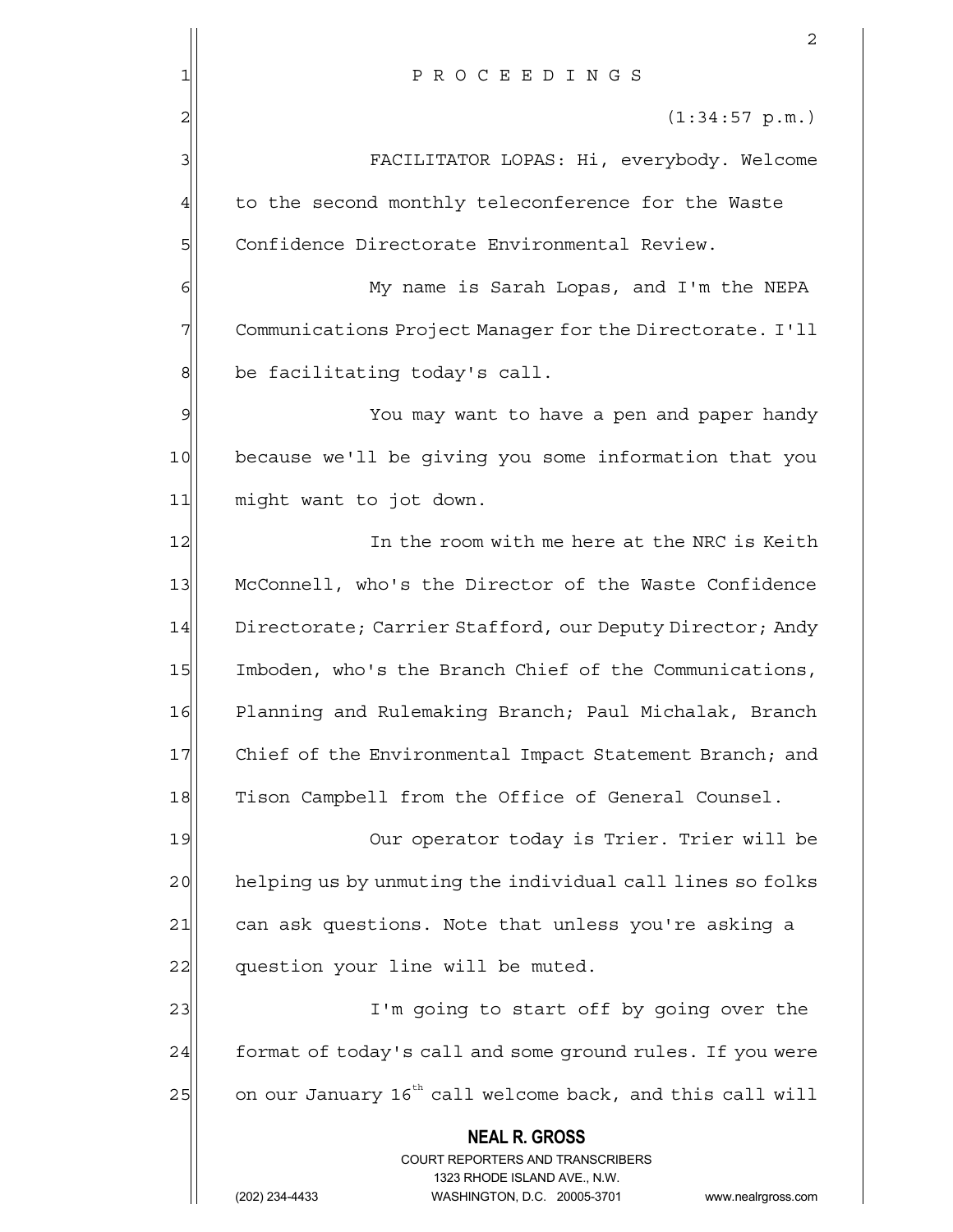1 follow a similar format. There are no slides or other  $2$  media material associated with this call; however, we'll 3| be roughly adhering to the following agenda.

4 We'll begin with an introduction by Carrie 5 Stafford, followed by Andy Imboden who will give an  $6$  update on our review of scoping comments and the 7 development of the Scoping Summary Report. Paul Michalak 8 will then give a brief update on the development of the 9 Draft Environmental Impact Statement, and then we'll go 10 back to Andy for a review of future public opportunities, 11 or public participation, future opportunities for public 12 participation, sorry about that.

13 We expect the NRC discussion to last about 14 10 minutes. Then we'll open the phone lines for 15 clarifying and process questions. When we get to that 16 question and answer period, if you'll just press \*1 on 17 your phone and that will indicate to the operator that 18 you'll need your line unmuted to ask a question.

19 We have a couple of notes and ground rules  $20$  for the call. First, the call is scheduled to end at  $2:30$ 21 Eastern Time, and we're obligated to keep that schedule, 22 so please try to limit yourself initially to one 23 question, and try to keep that question concise. If  $24$  there's time we will go back for additional questions,  $25$  as needed.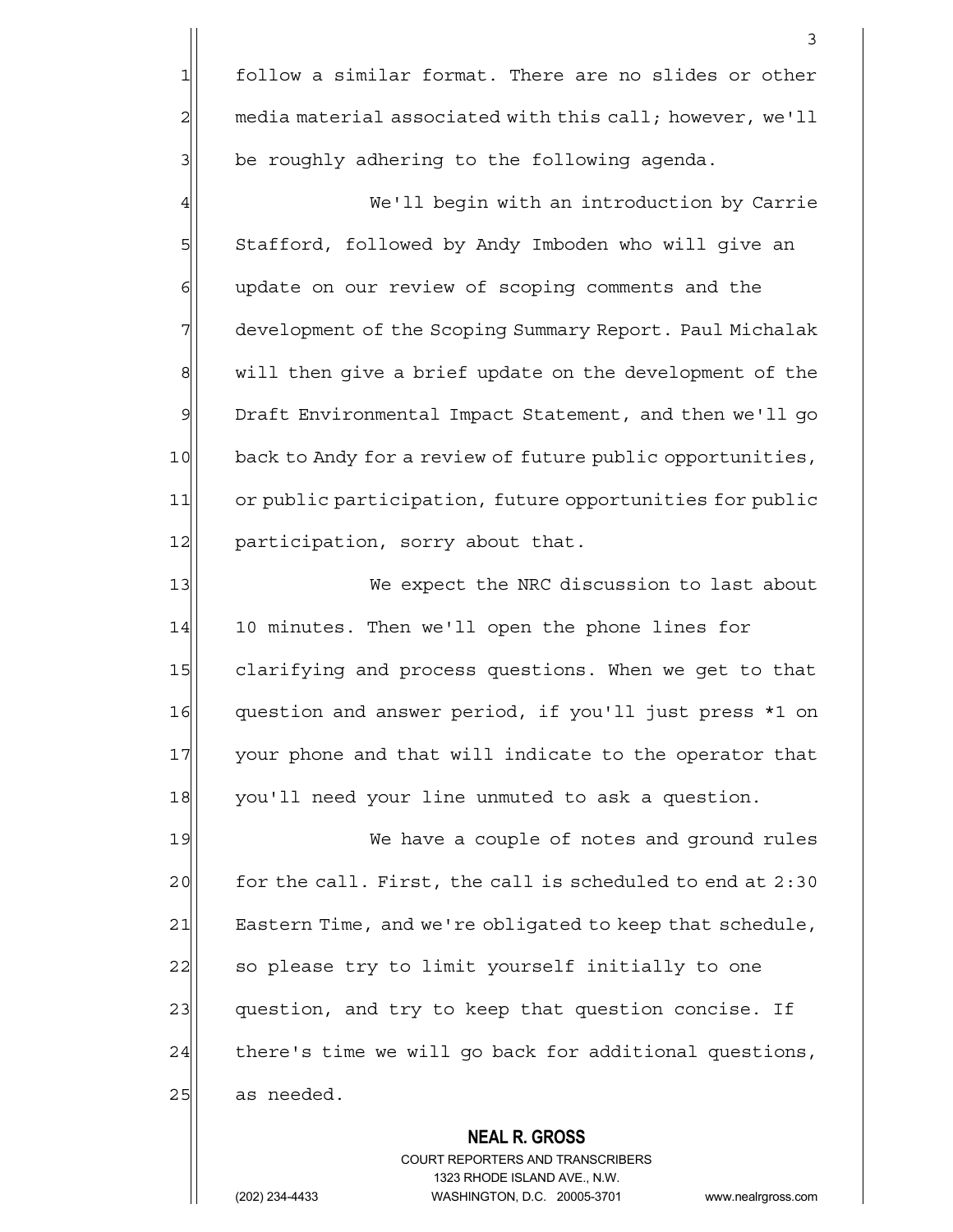1 Secondly, this teleconference is being 2 transcribed by a court reporter. This is so people that  $3$  weren't on the call can review the transcript and see what  $4$  was discussed. So, when your line is open to ask a 5 5 5 5 suestion please start by introducing yourself and 6 stating your affiliation, if applicable. Please speak  $7$  clearly so the court reporter can get an accurate and 8 clean transcript.

9 9 Third, note that although this call is being 10 transcribed, any comments or statements you make today 11 will not be considered as formal comments on the Waste 12 Confidence Environmental Review.

13 And, finally, the official transcript of 14 these teleconferences will be published, or will be 15 publicly available in ADAMS and linked to on our Waste 16 Confidence website within three weeks of the call. We 17 will also be publishing a meeting summary within 30 days 18 of the call.

19  $\vert$  0n Tuesday, February 5<sup>th</sup> we sent an email 20 from WCOutreach@NRC.gov and that provided ADAMS  $21$  extension numbers and links to the January 16<sup>th</sup> meeting 22 summary and transcript. In case you missed that info, 23 I'll give you the ADAMS numbers for those documents right 24 | now, so grab your pen. The meeting summary can be found 25 under ML, that's M as in Mary, L as in Lynn, 13032A as

> COURT REPORTERS AND TRANSCRIBERS 1323 RHODE ISLAND AVE., N.W. (202) 234-4433 WASHINGTON, D.C. 20005-3701 www.nealrgross.com

 **NEAL R. GROSS**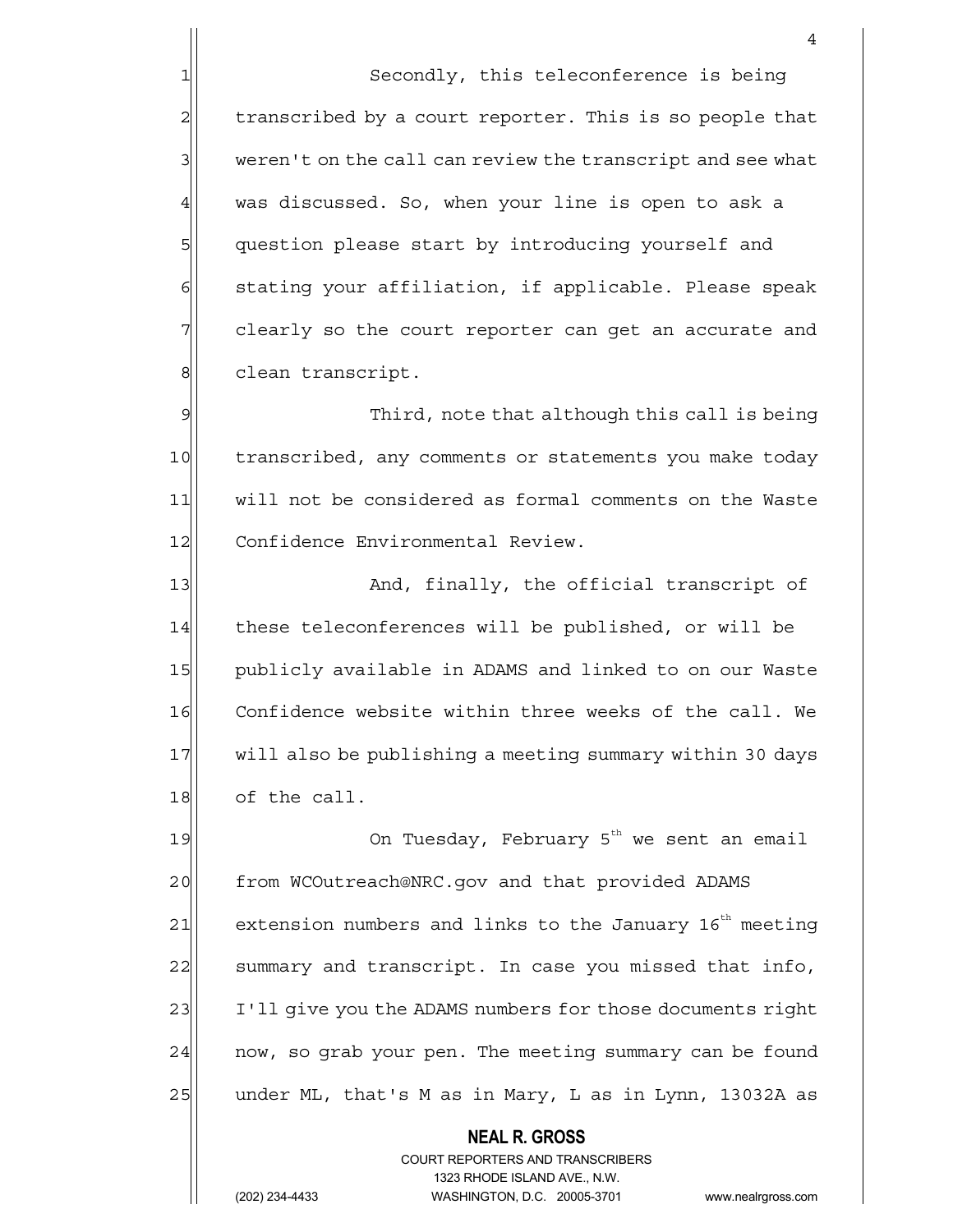**NEAL R. GROSS** COURT REPORTERS AND TRANSCRIBERS 1323 RHODE ISLAND AVE., N.W. (202) 234-4433 WASHINGTON, D.C. 20005-3701 www.nealrgross.com <u>5</u>  $1$  in apple, 100; and the meeting transcript can be found  $2$  under M as in Mary, L as in Lynn, 13029A as in apple, 238. 3 | Links to these documents are also on our public 4 involvement page on the NRC's Waste Confidence website. 5| If you would like to be on our WC Outreach 6 6 6 email list, just send us an email with that request to 7 MCOutreach@NRC.gov,that's WC-O-U-T-R-E-A-C-H@NRC.gov. 8 And if you have any other questions about access to 9 | information, or about the Waste Confidence Review in 10 general, you can call me, Sarah Lopas. My direct number 11 is (301) 492-3425. 12 So, with that I'm going to hand it over to 13 Carrie Stafford and she'll kick off the meeting. 14 MS. STAFFORD: Thanks, Sarah. Good 15 afternoon, everyone. As Sarah mentioned, my name is 16 Carrie Stafford and I'm the Deputy Director of the Waste 17 Confidence Directorate. 18 Before I get started, I just wanted to thank 19 you all for participating today and for showing an 20 interest in the Agency's activities regarding Waste 21 Confidence. We appreciate your participation and your 22 input. 23  $\vert$  The purpose of today's call is to maintain  $24$  an open line of communication with the public by 25 providing you with a status update on staff's progress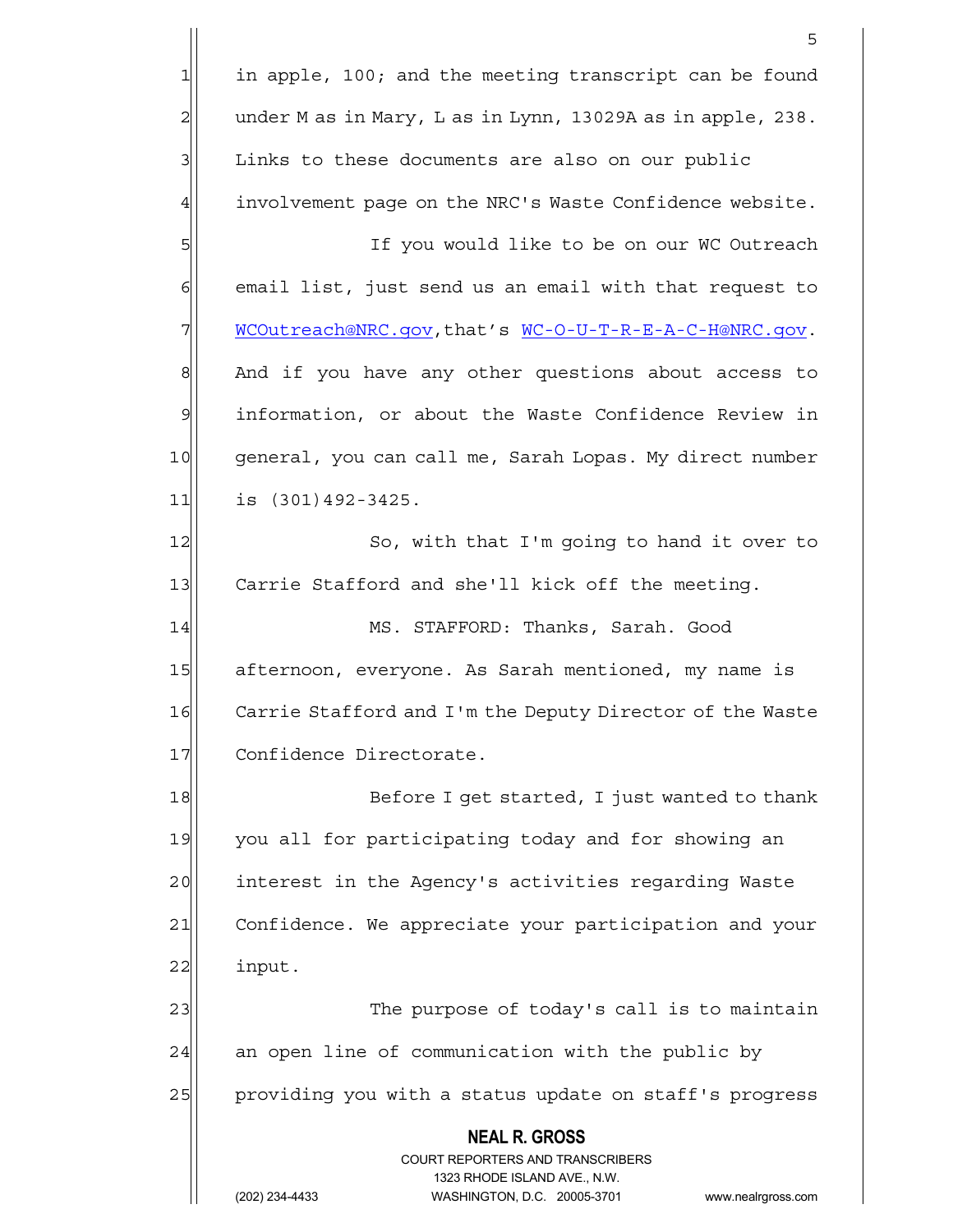1 in developing the Draft Generic Environmental Impact 2 Statement, Decision, and Rule.

3 3 3 I thought it would be useful to start off  $4$  today by briefly outlining the NRC's mission. The NRC is 5 5 5 5 b an independent regulatory agency. We have three elements  $6$  to our mission. The first is the protection of public  $7$  health and safety. We implement that through the 8 1 licensing and inspection of nuclear power plants and the  $9$  users of nuclear materials. The second is to promote the 10 common defense and security. We implement that through 11 the issuance of proper security measures based on the 12 existing threat within the United States. The third 13 element is the protection of the environment. We 14 implement that through the identification and 15 consideration of environmental impacts in the licensing 16 decisions that we undertake.

17 I would note that we have over 30 years of 18 experience in regulating the safe operation of nuclear 19 power plants and the use of nuclear materials.

20  $\vert$  20 The Directorate's mission is to develop a 21 Generic Environmental Impact Statement and revision to 22 the Waste Confidence Decision and Rule. In early January, 23 we concluded a public comment period where we sought 24 input from the public on the scope of Environmental 25 Impact Statement. We received correspondence from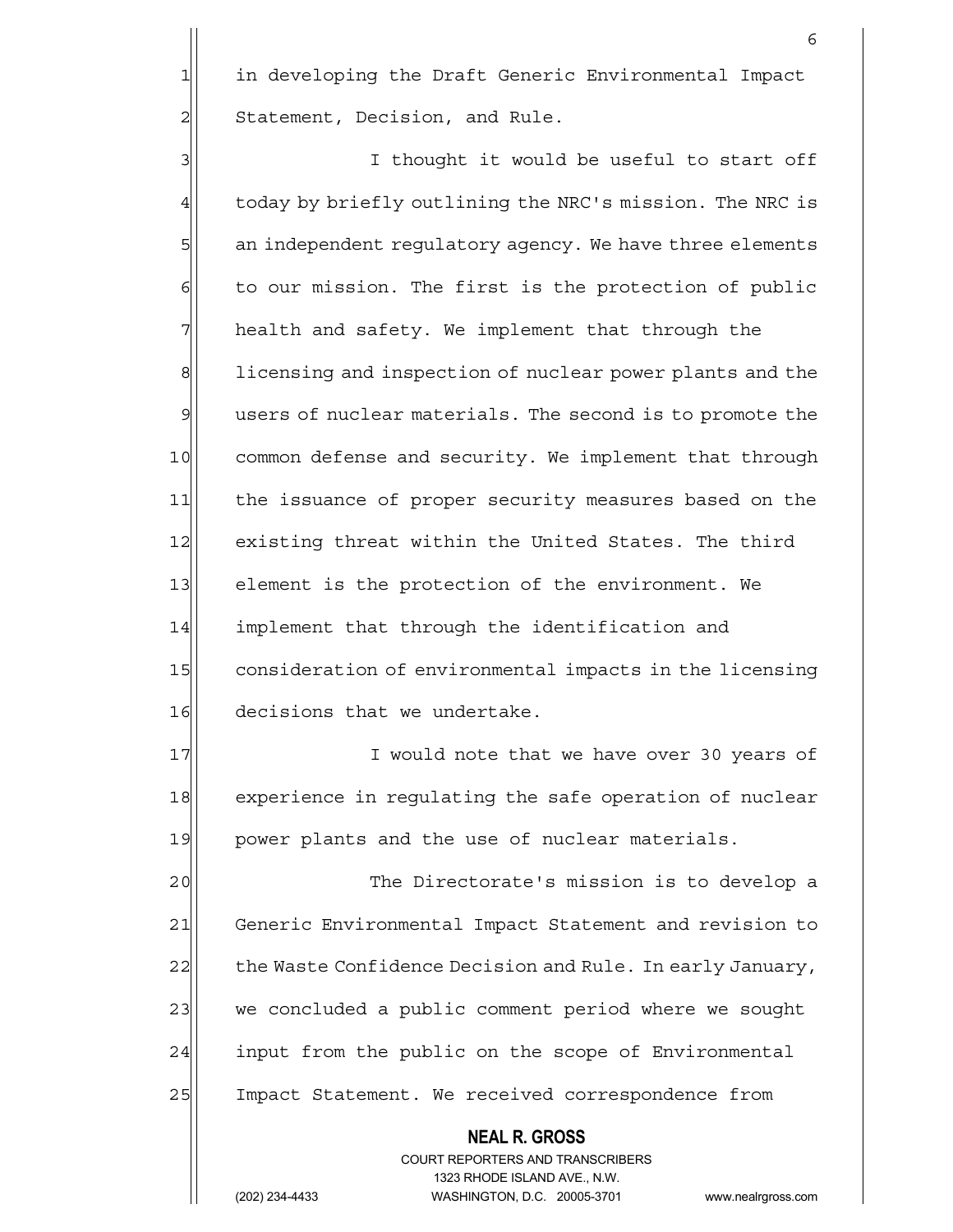1 approximately 700 commentors which were then broken down  $2 \mid$  into 1,700 comments.

3 As you'll hear shortly, we're in the midst 4 of developing a Scoping Summary Report that will be made 5 public in early March. The undertaking before us will 6 benefit from and depends on public involvement, and we 7 Strive to provide an open and transparent process 8 8 1 shroughout this effort. The next opportunity for public 9 comment will be when the Draft Generic Environmental 10 Impact Statement, Decision, and Rule are issued in late 11 summer or early fall.

12 I'd also like to mention that the NRC is 13 holding its annual Regulatory Information Conference or 14 RIC on March  $12^{th}$ ,  $13^{th}$ , and  $14^{th}$ . The Waste Confidence 15 Directorate will be moderating a panel discussion on the  $16$  morning of March  $14<sup>th</sup>$  titled, "Key Insights to the Future 17 of High-Level Waste Management." Speakers will provide 18 perspectives on the Plan of Action for and status of the 19 Agency's resolution of the Waste Confidence Rule remand. 20 | Topics will also include the 21 Administration's post-Blue Ribbon Commission on

22 America's Nuclear Future, Strategy and Action Plan. 23 We've confirmed a panel of five speakers, including 24 representatives from the Prairie Island Indian 25 community, the Department of Energy, the Attorney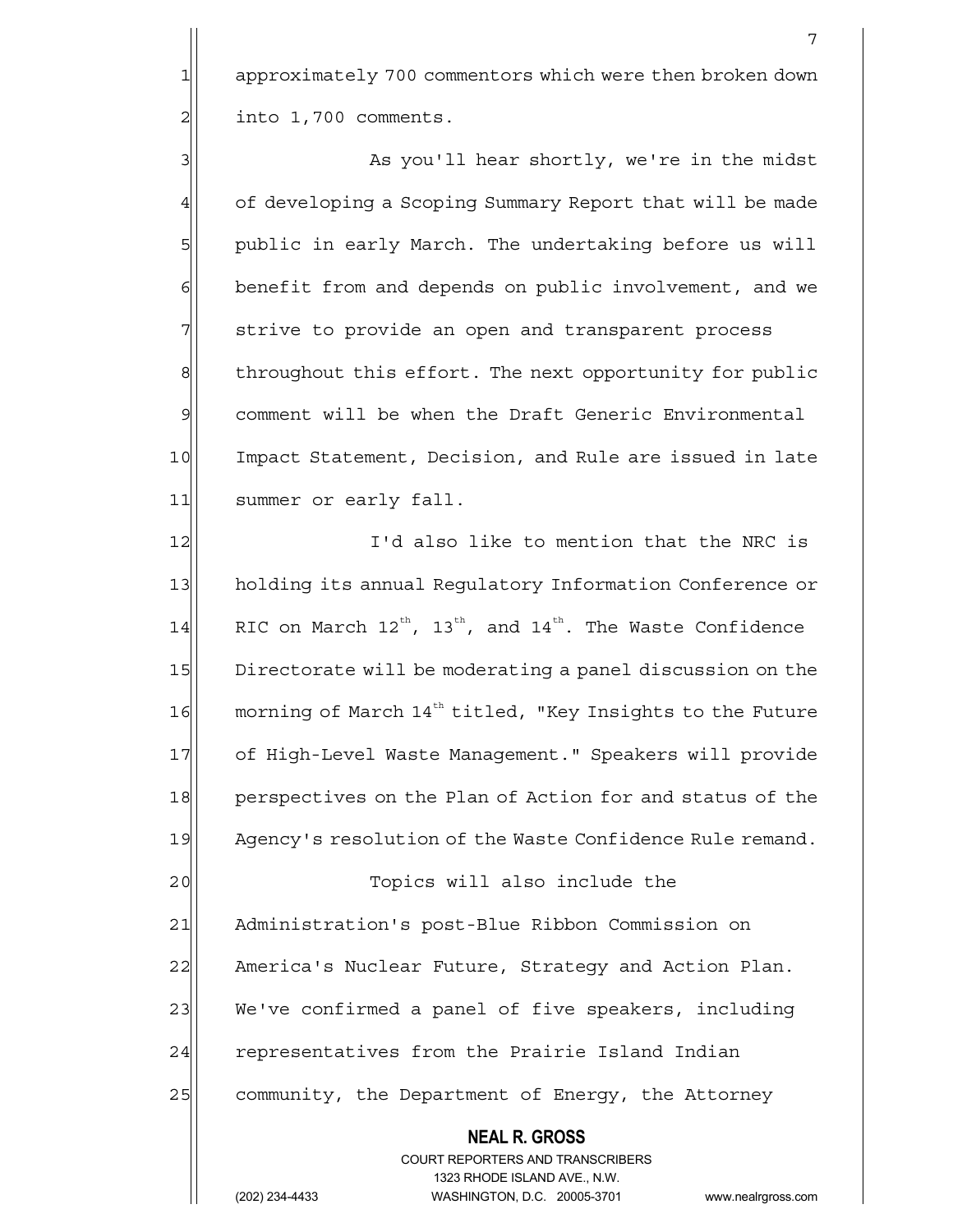1 General's Office of the State of New York, the Nuclear 2 Energy Institute, and a representative of Government 3 Strategies, Inc., and the Decommissioning Plant 4 Coalition.

5 S 6 Confidence Directorate, will provide a brief  $7$  presentation and moderate the panel.

8 8 8 Attendance at the RIC is free and we will  $9$  be providing a transcript of this particular session 10 afterwards. An audio recording of the session will also 11 be made available at some time in the future. Both will 12 be posted on the NRC website.

13 I'll now turn it over to Andy Imboden, our 14 Communications, Planning and Rulemaking Branch Chief, 15 who will provide you with information on the status of 16 the Scoping Summary Report.

17 MR. IMBODEN: Thank you, Carrie. My name is 18 Andy Imboden, the Branch Chief of the Communications, 19 Planning, and Rulemaking Branch in the Waste Confidence 20 Directorate. I'm going to give a brief overview of the 21 recently completed scoping period and talk about our 22 current activities. Some of what I'm about to say may be 23 familiar to those of you that follow Waste Confidence 24 closely.

 $25$  The scoping period began on October 25<sup>th</sup>,

### **NEAL R. GROSS**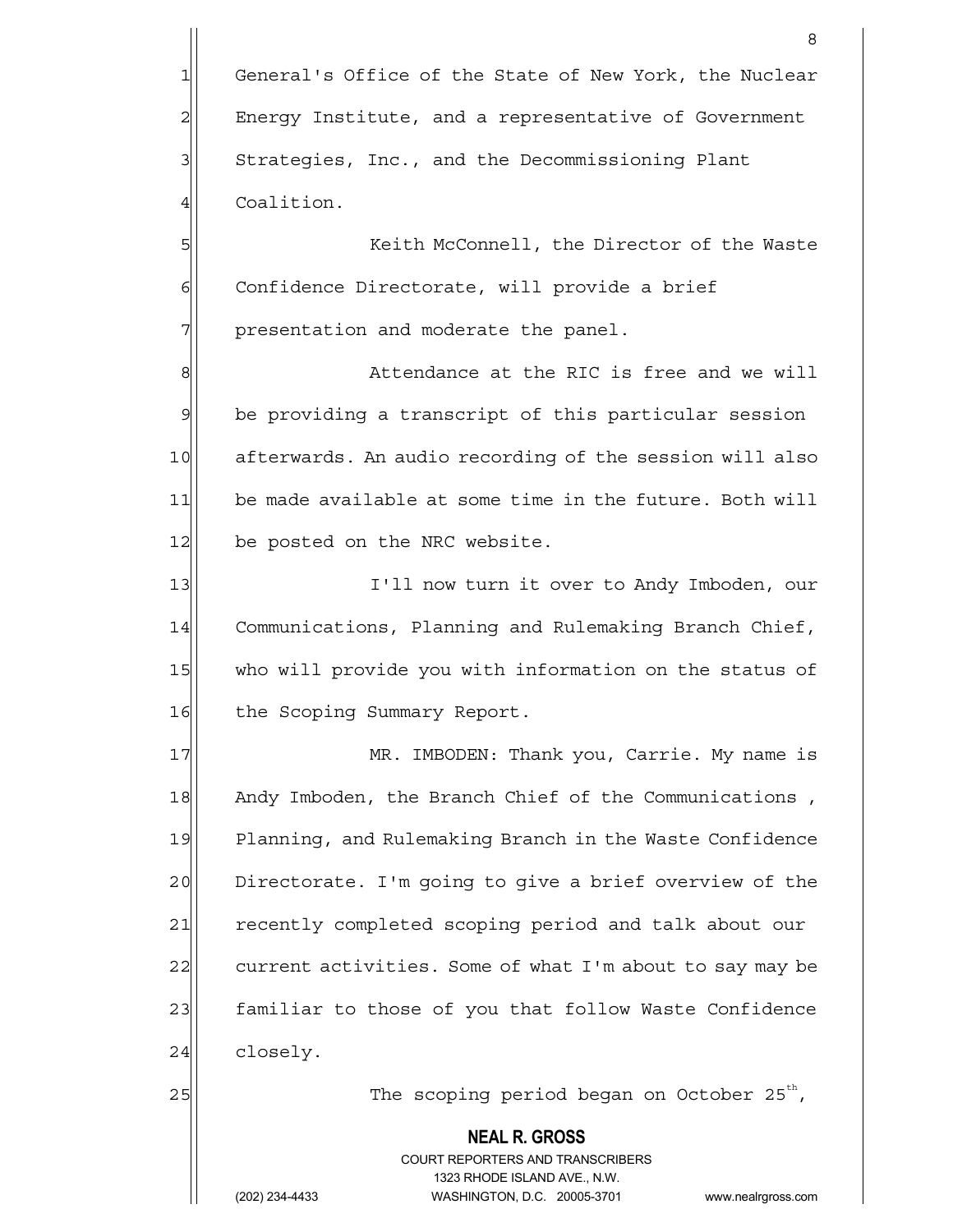$1$  2012, and on January 2<sup>nd</sup> of this year the scoping period 2 closed. During the 70-day comment period, we received  $3$  written comments, and in addition we held four public 4 meetings where there was an opportunity to present 5| scoping comments.

6 6 Just to talk a bit about the public meetings 7 first, approximately 500 members of the public expressed 8 an interest in the Waste Confidence scoping process, and 9 for all four meetings in total 64 people presented 10 comments.

 $11$  0n November  $14^{th}$ , we had an afternoon meeting 12 in Rockville, Maryland where 45 members of the public 13 attended in person, and 30 participated by phone. Later 14 that day we had an evening meeting where 22 people 15 participated by phone. Those meetings were broadcast on 16 line and were viewed by an additional 125 people.

 **NEAL R. GROSS**  $17$  On December 5<sup>th</sup> and 6<sup>th</sup>, the Waste Confidence 18 Directorate held webinars and we had a total of 73 people 19 attending those webinars. The materials for those 20 meetings including the NRC's presentations and the 21 transcripts have all been uploaded to our website, so you 22 could view those in the public involvement section. 23 During the scoping period, interested 24 people and organizations submitted hundreds of written 25 comments and many more statements were submitted orally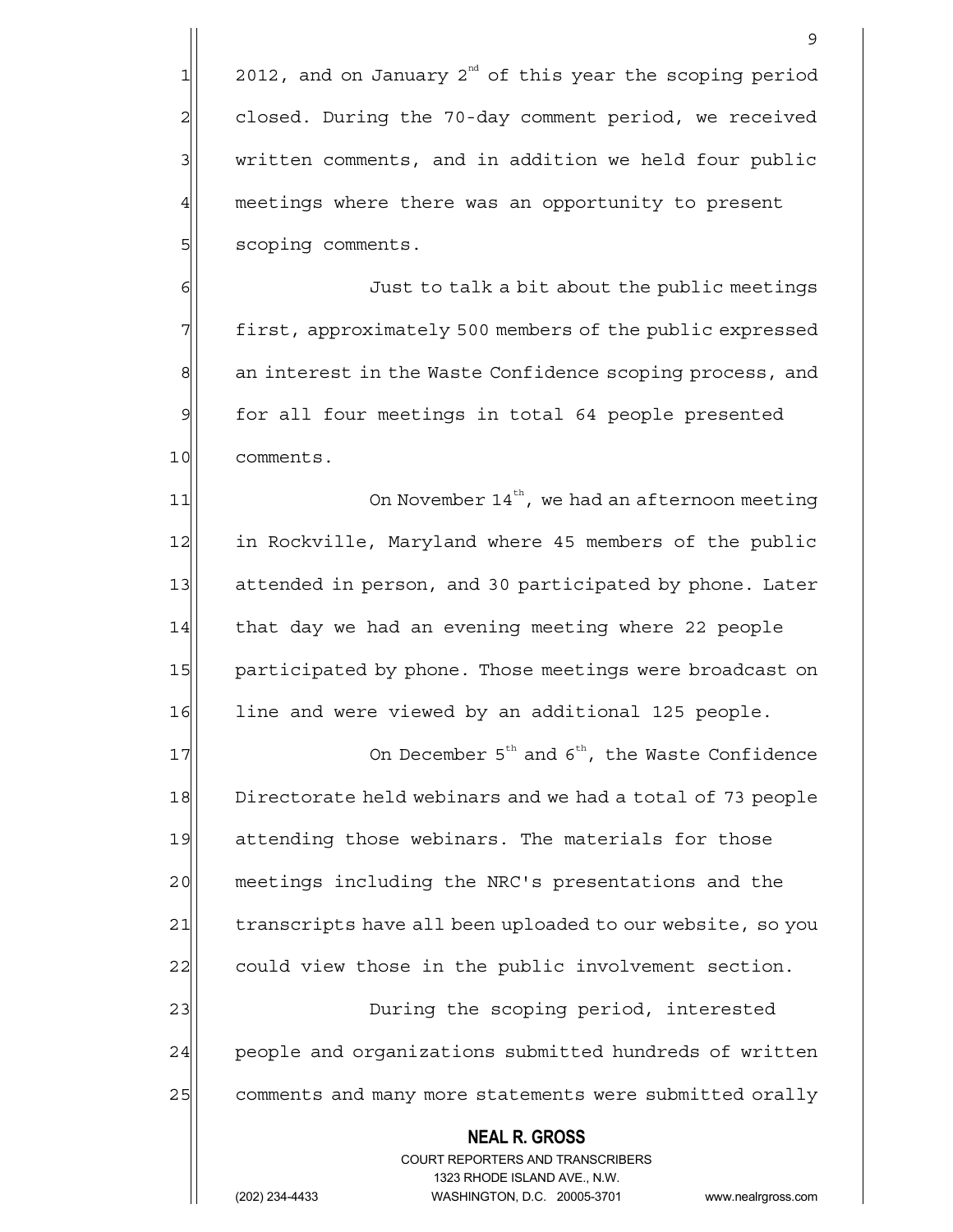4  $\parallel$  So, what is happening now? The NRC Staff and 5 5 our contractor are going through the comments making sure 6 6 6 6 all comments are officially captured and put on the 7 docket, and made part of the permanent administrative 8 record. Internally, the NRC Staff and our contractor are 9| making sure each comment got a unique identifier number 10 so that we can track it and make sure that they get a 11 response.

12 Comments addressing similar areas are being 13 grouped together and have been passed along to the folks 14 writing those various sections of the Environmental 15 Impact Statement so that the comments are considered as 16 the Environmental Impact Statement is researched and 17 written.

18 We have been working very hard these past 19 six weeks since the scoping period closed and are nearing 20 completion but all told there are about 1,700 individual 21 comments.

22 You will be able to see the results of our 23 work fairly soon. We are preparing a Scoping Summary 24 Report to summarize what the NRC heard during the scoping 25 process and the important issues that were raised. We are

## **NEAL R. GROSS** COURT REPORTERS AND TRANSCRIBERS 1323 RHODE ISLAND AVE., N.W.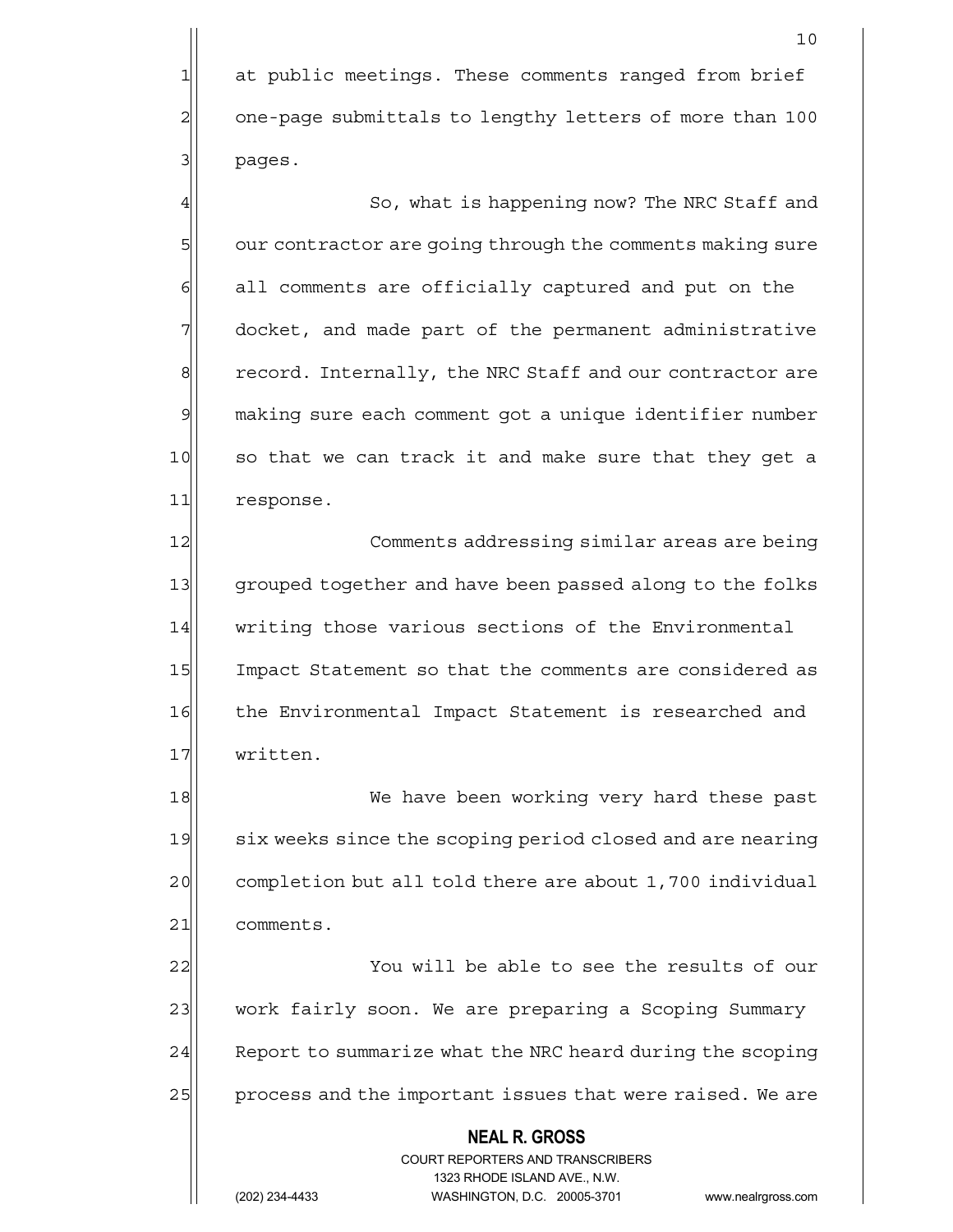$1$  on track to publish the Scoping Summary Report by  $2 \parallel$  mid-March.

 $11$ 

| 3  | This report will be made available on our                                                                                                                              |
|----|------------------------------------------------------------------------------------------------------------------------------------------------------------------------|
| 4  | website in ADAMS and we will email out notice through                                                                                                                  |
| 5  | WCOutreach@NRC.gov as soon as it is available. If you                                                                                                                  |
| 6  | need other help getting that document, please give us a                                                                                                                |
| 7  | call on (301)492-3425. If the Scoping Summary Report is                                                                                                                |
| 8  | available by our next monthly teleconference in March,                                                                                                                 |
| 9  | I intend to discuss the Scoping Summary Report itself.                                                                                                                 |
| 10 | So, that's a summary of the scoping period.                                                                                                                            |
| 11 | Thank you for your attention. Paul?                                                                                                                                    |
| 12 | MR. MICHALAK: Thanks, Andy. My name is Paul                                                                                                                            |
| 13 | Michalak, and I'm the Chief of the Environmental Impact                                                                                                                |
| 14 | Statement Branch.                                                                                                                                                      |
| 15 | Concerning the Draft Generic Environmental                                                                                                                             |
| 16 | Impact Statement, our goal remains the same, to provide                                                                                                                |
| 17 | a high-quality work product for public review. What we're                                                                                                              |
| 18 | striving to produce is a clear readable document that the                                                                                                              |
| 19 | general public can understand.                                                                                                                                         |
| 20 | Status-wise, the Draft Generic                                                                                                                                         |
| 21 | Environmental Impact Statement and Waste Confidence                                                                                                                    |
| 22 | Decision and Rule are currently under development. We're                                                                                                               |
| 23 | also at the stage where we're evaluating how the internal                                                                                                              |
| 24 | and public scoping comments can inform our analysis.                                                                                                                   |
| 25 | Schedule-wise, we're still on schedule to                                                                                                                              |
|    | <b>NEAL R. GROSS</b><br><b>COURT REPORTERS AND TRANSCRIBERS</b><br>1323 RHODE ISLAND AVE., N.W.<br>(202) 234-4433<br>WASHINGTON, D.C. 20005-3701<br>www.nealrgross.com |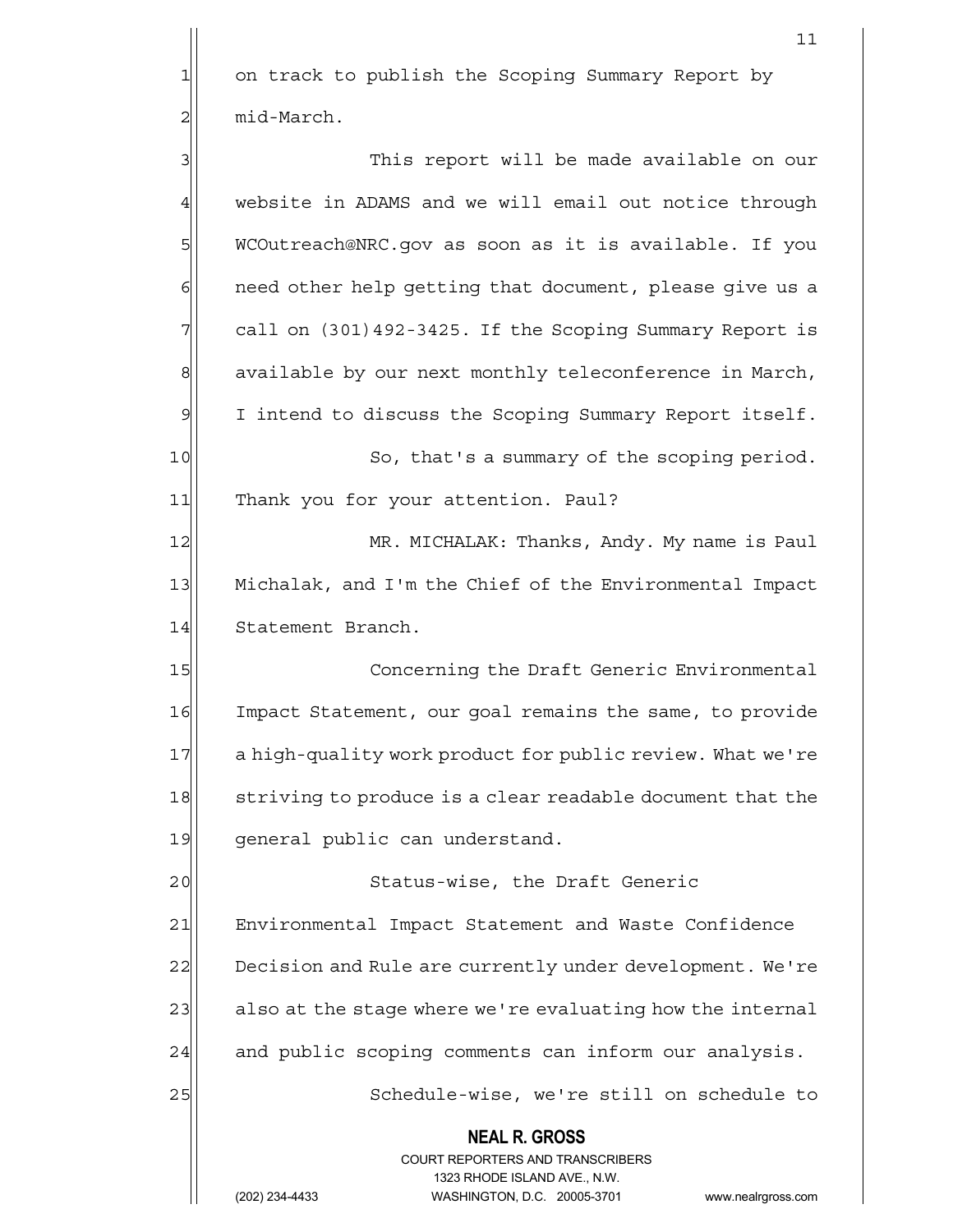1 release a Draft Generic Environmental Impact Statement, 2 Decision, and Rule for public comment by the fall of 2013.  $3$  Andy.

4 MR. IMBODEN: Thanks, Paul. This is Andy, 5 5 5 5 again. And before we get to question and answer, I wanted  $6$  to take a quick minute to share NRC's plan for  $7$  participation opportunities over the rest of the 8 | project.

9 **For the overall Waste Confidence project** 10 schedule there are three main phases, the scoping period 11 followed by a Draft Environmental Impact Statement and 12 Proposed Rule, followed by a Final Environmental Impact 13 Statement and Rule.

14 We completed the scoping period in January. 15 During the scoping period, the NRC invited interested 16 people and organizations to identify issues and provide 17 recommendations to the Agency on the development of a 18 Generic Environmental Impact Statement to support a 19 proposed update to the Waste Confidence Rule. The NRC's 20 goal for conducting the scoping process was to define the  $21$  scope of issues to be addressed in the analysis.

22 and 22 The next major phase is the Draft 23 Environmental Impact Statement and Proposed Rule, and it  $24$  should be available for comment in late summer or early 25 | fall of 2013. There will be an opportunity for public

 **NEAL R. GROSS**

 COURT REPORTERS AND TRANSCRIBERS 1323 RHODE ISLAND AVE., N.W.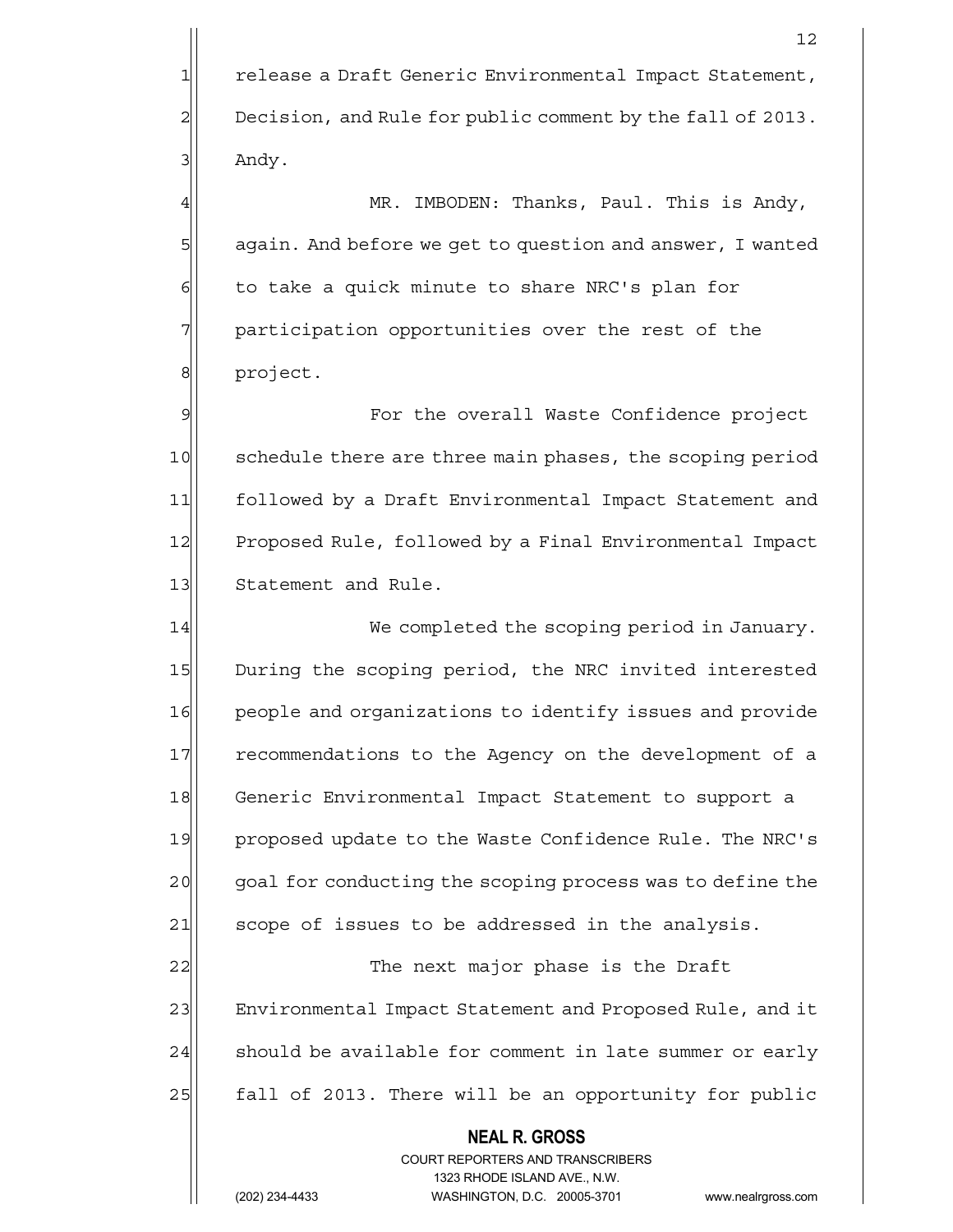1 involvement then.

2 all that point, we'll be looking for feedback 3 and comments on the NRC's analysis. During that time, we  $4$  will receive written comments again and we'll have public 5  $\vert$  meetings and webinars, and transcribe the meetings to get 6 | your comments on the record.

7 We intend to have regional meetings on the 8 draft documents, and I intend to share details on when  $9$  and where those meetings might be held well in advance. 10 You can look forward to hearing those details in our April 11 teleconference.

12 The final stage of the project will be the 13 Final Environmental Impact Statement and Rule, and we 14 estimate that will occur in August of 2014. At that time, 15 we'll also have the comments we received on our draft and 16 the NRC's consideration of those comments. Thank you for 17 your consideration. Sarah?

18 FACILITATOR LOPAS: Okay. Thank you, Carrie, 19 Andy, and Paul.

20 So, at this point we're going to go to the 21 phone lines. I'd like to remind folks that all you need 22 $\vert$  to do is press \*1 if you want to ask us a clarifying 23 question on the information that you heard, or a question 24 on the process, kind of what we're doing over here in the 25 Waste Confidence Directorate, we'll do our best to answer

## **NEAL R. GROSS**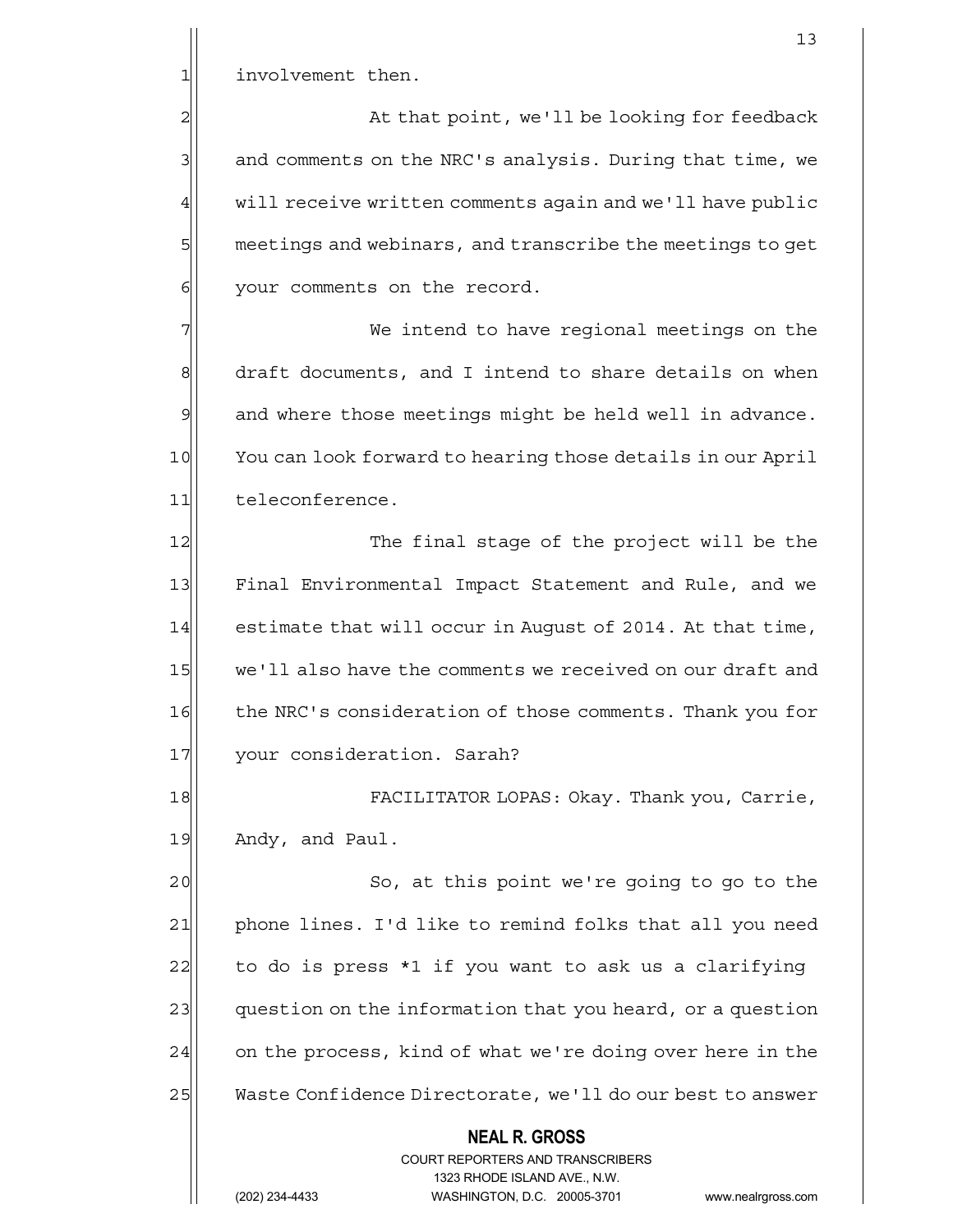$1$  you.

2 Try to limit yourself initially to one  $3$  question, and try to keep it concise. And we will, if we  $4$  get through folks, everybody has a question on round one, 5 we'll go back to additional questions. So, go ahead and  $6$  press \*1 if you have a question you would like to ask. 7 If I don't see any names popping up what I might do is,  $8$  I think I'm going to start with a question that we 9 received from Ruth Thomas. 10 MR. MICHALAK: Is she on?

11 FACILITATOR LOPAS: Ruth is on. So, a 12 question we heard from Ruth, she's concerned about how 13 the NRC can do an EIS, do an Environmental Impact 14 Statement that complies with the court's decision and the 15 provisions of NEPA. So, Paul, if you are able to tackle 16 that question.

17 MR. MICHALAK: I sure can. Ruth, in 18 developing the Generic Environmental Impact Statement 19 we're following NRC regulations and quidance, 10 Code of 20 Federal Requlations Part 51, that's the NRC's 21 regulations that address our National Environmental 22 Policy Act obligations. One of the guidance documents 23 we're using is NUREG-1748, and that is our Environmental 24 Review guidance. Those are the two primary sources that 25 are providing us direction in terms of developing the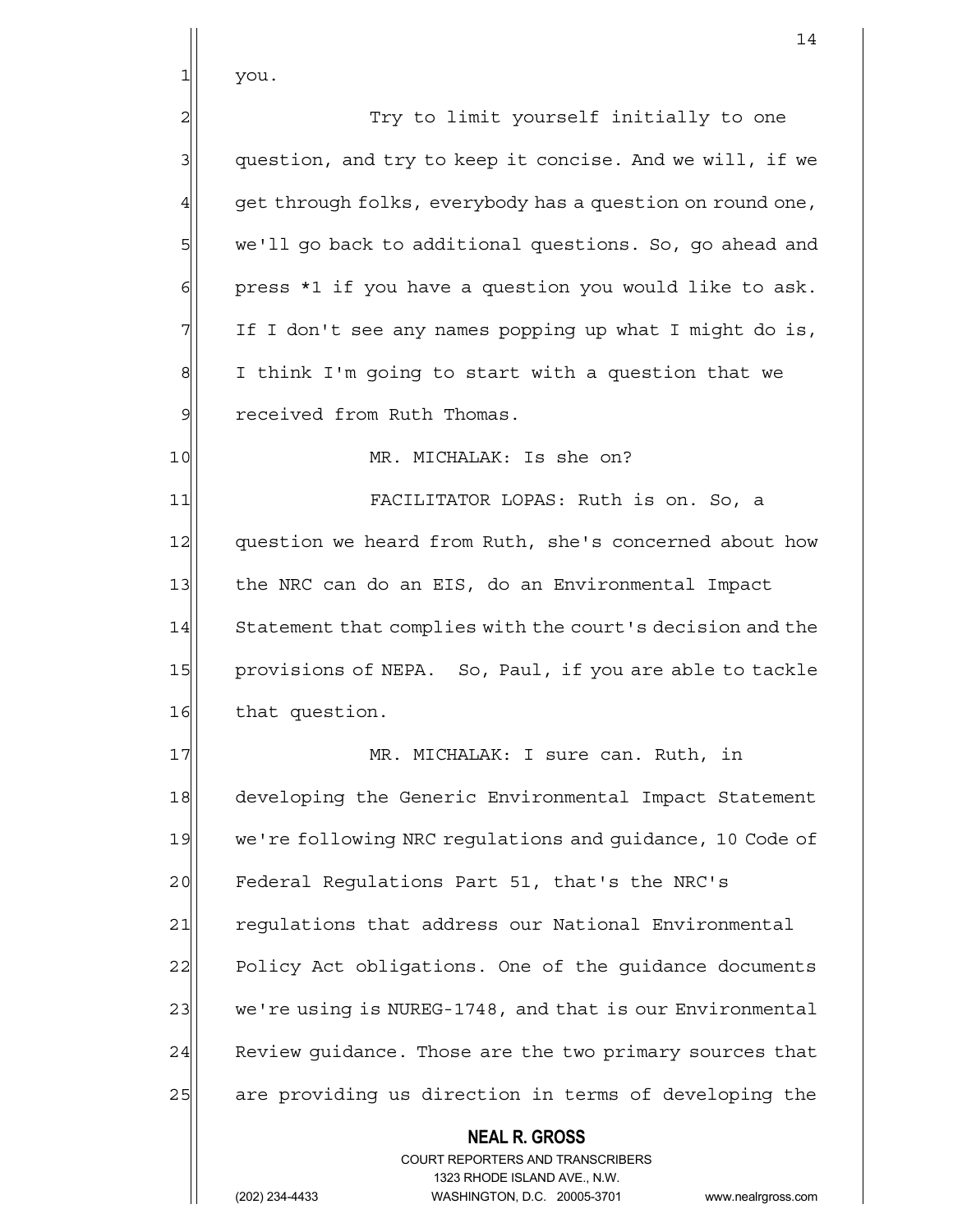$1$  EIS.

 **NEAL R. GROSS** COURT REPORTERS AND TRANSCRIBERS 1323 RHODE ISLAND AVE., N.W. (202) 234-4433 WASHINGTON, D.C. 20005-3701 www.nealrgross.com 2 | Our Waste Confidence EIS will look similar 3| in content and scope to other NRC EISs, or Environmental  $4$  Impact Statements. Now, we also -- we have to admit that 5 there was a remand of our 2010 Waste Confidence Rule, so 6 this Waste Confidence EIS, a Generic Environmental  $7$  Impact Statement, will have  $-$  -- it will include the 8 consequences of spent fuel fires. It will have 9 forward-looking analysis of spent fuel pool leaks, and 10 it will have a no repository or indefinite storage 11 scenario as identified in the court's decision. 12 FACILITATOR LOPAZ: Okay, great. Thank you, 13 Paul. Trier, can we open up Diane Curran's line, please. 14 Hi, Diane, I think you're on. 15 MS. CURRAN: Hi, thank you. I have a question 16 for Andy. Andy, you had said a little earlier that the 17 Scoping Report will -- I think you said is going to 18 Summarize important issues raised in the comments and 19 what the NRC heard. I was expecting it to conclude by 20 saying this is what we're planning to do, that the NRC 21 would report on what the scope had been -- what scope had 22 been decided on, which would be the most helpful thing. 23 Is that wrong? 24 MR. IMBODEN: No, that's correct. The report 25 will provide this comment or that comment is in scope or

15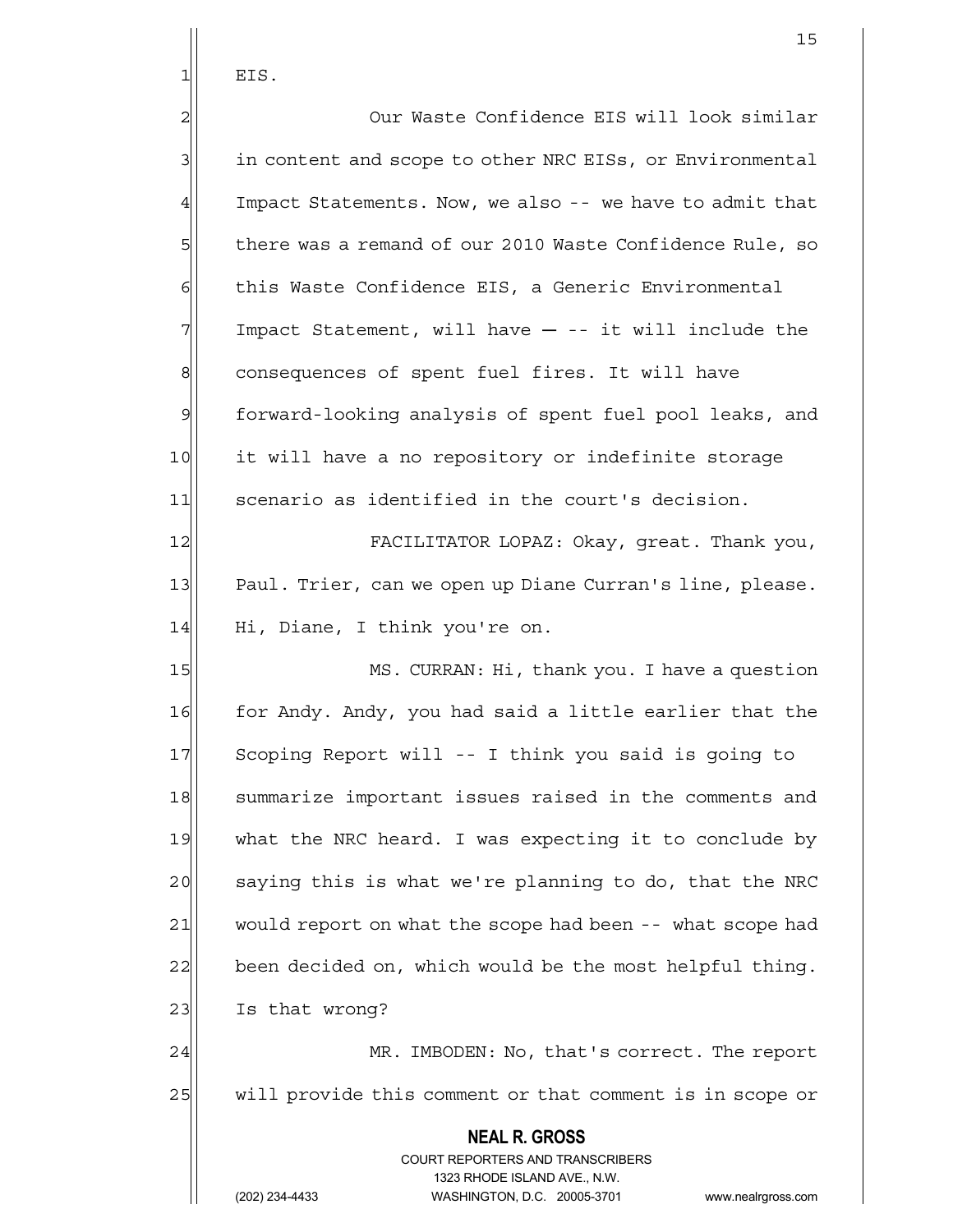|    | 16                                                                                                  |
|----|-----------------------------------------------------------------------------------------------------|
| 1  | out of scope, or this issue that was raised is in scope                                             |
| 2  | or out of scope. It'll definitely say that, so you're                                               |
| 3  | correct.                                                                                            |
| 4  | MS. CURRAN: Oh, good. Okay, thank you.                                                              |
| 5  | FACILITATOR LOPAS: Okay. Thank you, Diane.                                                          |
| 6  | Trier, can we go to Dan Cronin, please.                                                             |
|    | MR. CRONIN: Hello?                                                                                  |
| 8  | FACILITATOR LOPAS: Hi, Dan. Go ahead.                                                               |
| 9  | MR. CRONIN: Hi. I wanted to ask a follow-up                                                         |
| 10 | question to the January 16 <sup>th</sup> teleconference, and see if                                 |
| 11 | any further decision, or if a decision had been made                                                |
| 12 | regarding non-power reactor facility license renewals.                                              |
| 13 | FACILITATOR LOPAS: Okay. I think we're                                                              |
| 14 | going to go to Andy for that one. Andy, do you have a                                               |
| 15 | status update?                                                                                      |
| 16 | MR. IMBODEN: Yes, I remember that question.                                                         |
| 17 | The NRC is still deciding that issue. Thank you for                                                 |
| 18 | bringing it up again, and keeping it in the front of our                                            |
| 19 | minds. When we have a final answer we will update the                                               |
| 20 | Waste Confidence website to say the answer on that. I                                               |
| 21 | think we're close to getting an answer, hopefully by the                                            |
| 22 | next teleconference.                                                                                |
| 23 | MR. CRONIN: Okay, sounds good. Thank you.                                                           |
| 24 | FACILITATOR LOPAS: All right, thank you.                                                            |
| 25 | All right. We have Frequently Asked Questions on our                                                |
|    | <b>NEAL R. GROSS</b>                                                                                |
|    | <b>COURT REPORTERS AND TRANSCRIBERS</b>                                                             |
|    | 1323 RHODE ISLAND AVE., N.W.<br>(202) 234-4433<br>WASHINGTON, D.C. 20005-3701<br>www.nealrgross.com |
|    |                                                                                                     |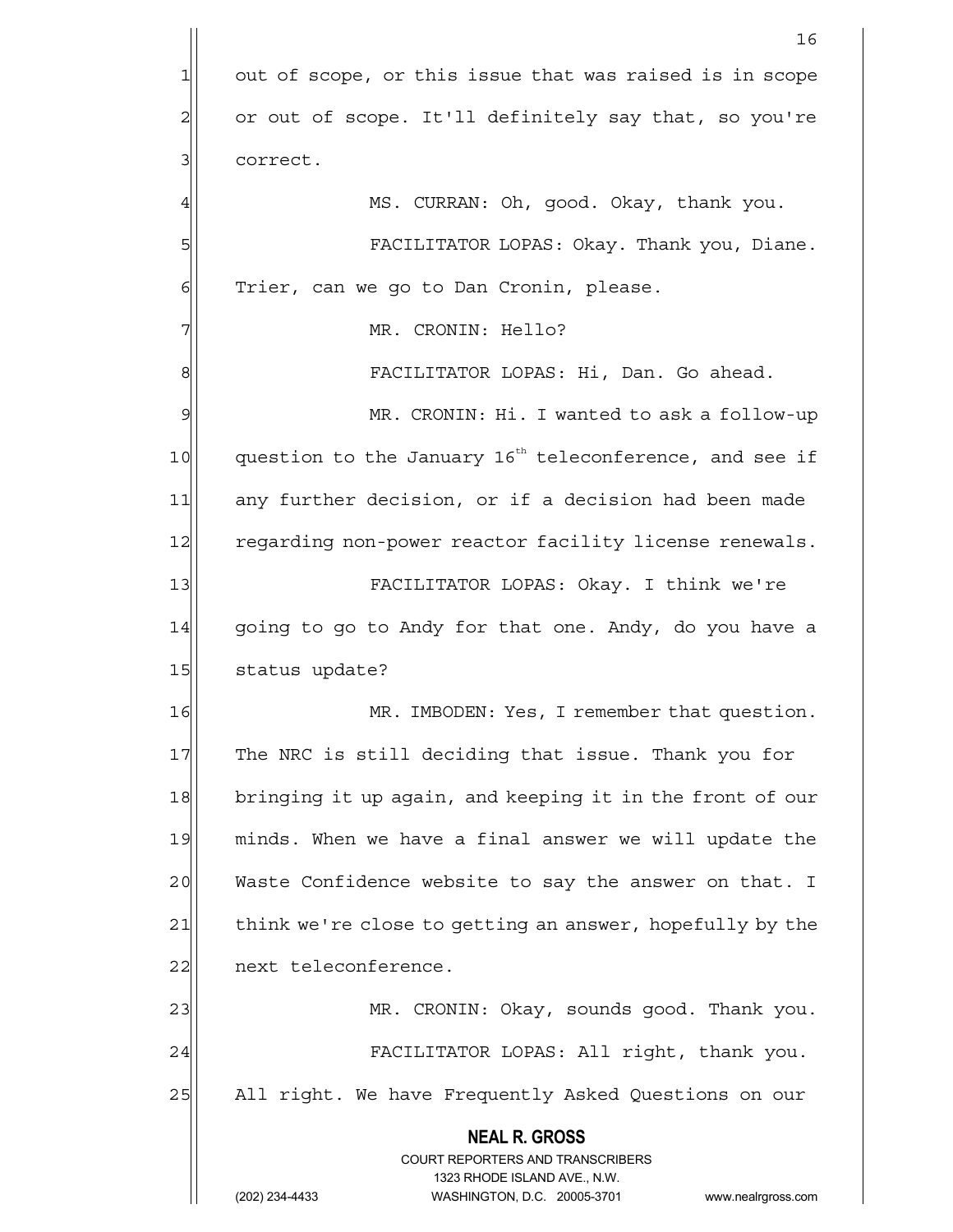1 Waste Confidence website so we are going to periodically  $2$  update those, so that's where you can get recent 31 information.

4 degree of  $\alpha$  okay. We'd like to next go to Tom Clements. 5 And can I remind everybody just to state your name again 6 before you ask your question, and your affiliation, and  $7$  that's for the transcriptionist, please. So, if we can 8 | open up Tom Clements' line. Hi, Tom.

9 MR. CLEMENTS: Yes, thank you. Yes, I am Tom 10 Clements with Friends of the Earth in Columbia, South 11 Carolina. And I have two questions, and I've been a little 12 bit in and out of the call, so a question may be redundant. 13 But, first, the gentleman just said that the no 14 repository scenario will be included. What is the NRC, 15 if you can say, what time are you looking for storage of 16 the fuel in the event of a no repository scenario?

17 FACILITATOR LOPAS: Okay, Tom. So, that's 18 kind of like asking a little bit about our scenarios and 19 the time line of scenarios. Paul, can you --

20 MR. MICHALAK: Yes, I -- you know, certainly 21 based on the scoping comments, there's been a number of 22 comments that have addressed the no repository scenario, 23 and we know it's an area of interest and concern. And what  $24$  I can say about that now is that we're evaluating that 25 topic as part of our analysis. It will be included as part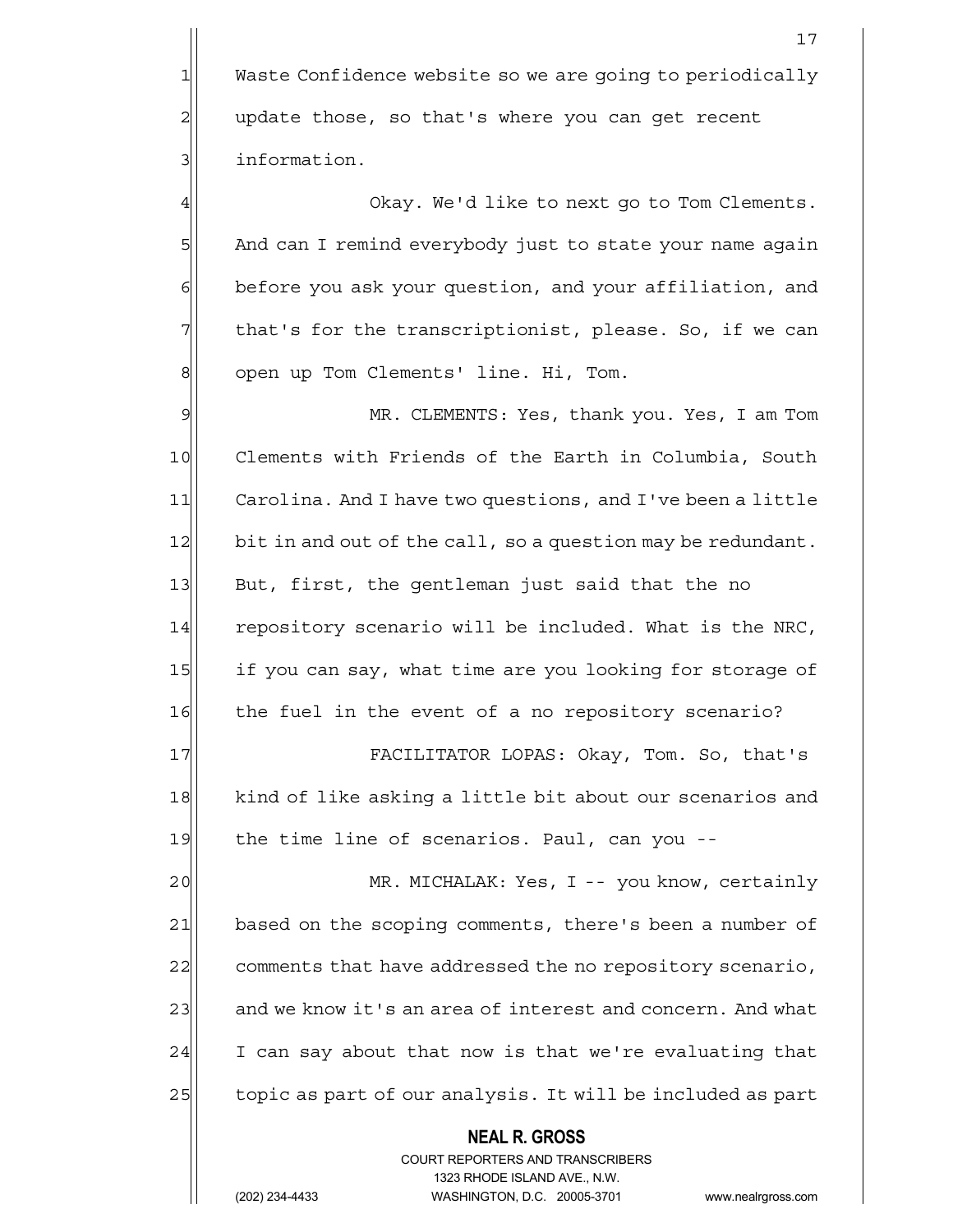|                | 18                                                        |
|----------------|-----------------------------------------------------------|
| 1              | of the court remand. How far we're going to take it out   |
| $\overline{2}$ | is still under development at this point.                 |
| 3              | FACILITATOR LOPAS: Okay, Tom, do you have                 |
| 4              | a follow-up questions?                                    |
| 5              | MR. CLEMENTS: Okay, yes. And, sorry, if you               |
| 6              | could just give a brief overview of the time line that    |
| 7              | you presented on the call. I believe you said scoping     |
| 8              | report, whatever you call it, out in mid-March, and the   |
| $\mathcal{Q}$  | final EIS you're looking at 2014, I think you said. But   |
| 10             | could you summarize that and when public hearings might   |
| 11             | be held?                                                  |
| 12             | MR. IMBODEN: Yes, this is Andy Imboden. The               |
| 13             | Scoping Summary Report, we have a goal of by mid-March    |
| 14             | publication of that. The overall time line is available   |
| 15             | on our website, and the documents will be out for public  |
| 16             | comment, which will include public meetings around the    |
| 17             | country in the late summer or early fall of this year.    |
| 18             | The Final Environmental Impact Statement and Final Rule   |
| 19             | we have on schedule for August of 2014.                   |
| 20             | MR. CLEMENTS: Okay, just a final and a brief              |
| 21             | question follow-up. I think people gave recommendations   |
| 22             | on locations in which hearings might be held. How are you |
| 23             | dealing with that?                                        |

24 MR. IMBODEN: Oh, yes, that's a great 25 comment. In the Federal Register Notice which started off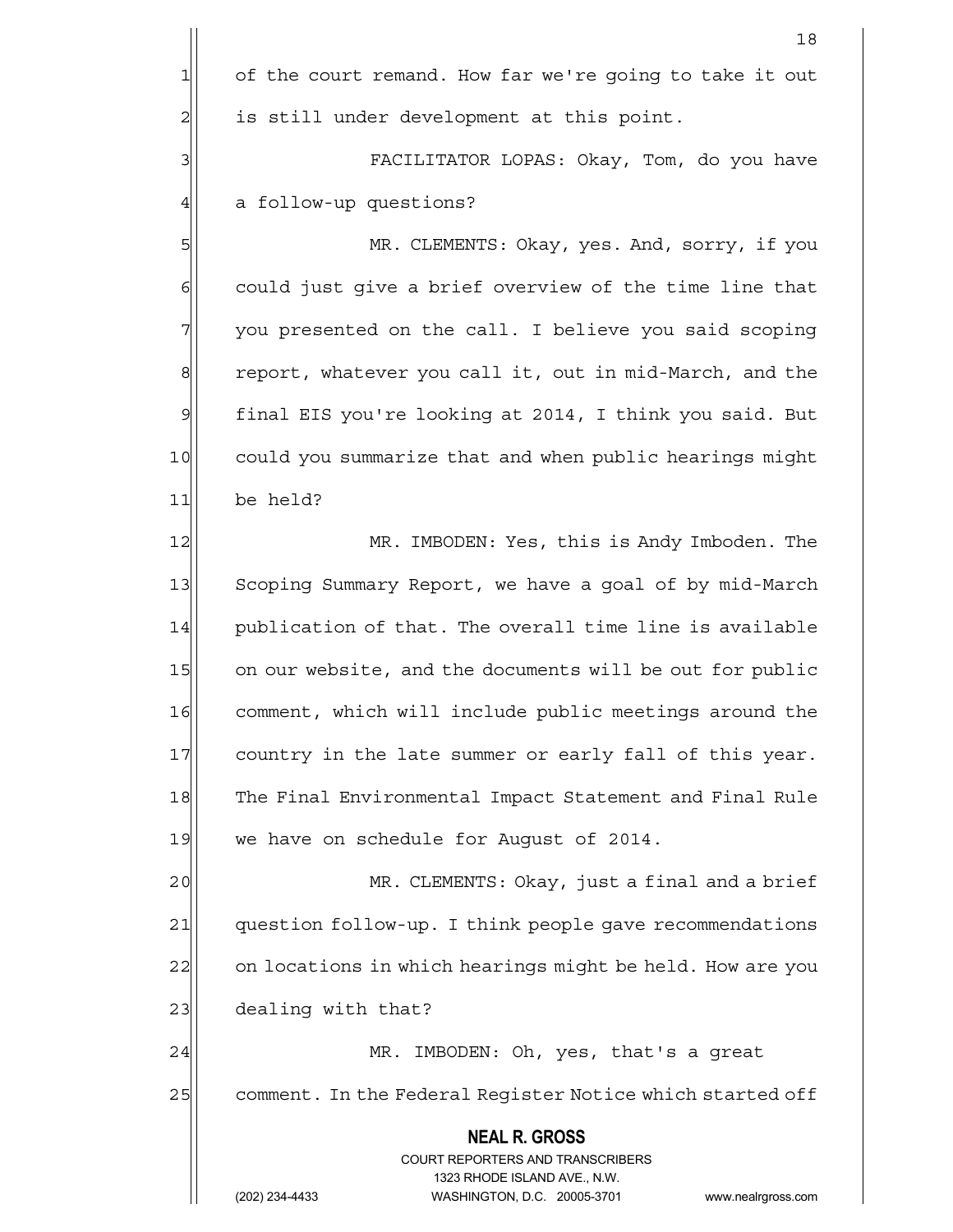**NEAL R. GROSS** COURT REPORTERS AND TRANSCRIBERS 1323 RHODE ISLAND AVE., N.W. 19 1 scoping, we explicitly asked a question. We wanted 2 people's feedback where should these meetings be held?  $3$  And we got a lot of good comments on that from various  $4$  groups, and organizations, and individuals, and federal 5 | agencies even, so that's something we're going through 6 6 10 now. We're also looking at where people making comments, 7 Where they live. So, we're going through that now, and 8 well in advance of those meetings we'd like to put out 9 information on where and when they're going to be. And 10 I hope that I'll be able to talk about those details in 11 our April teleconference. 12 FACILITATOR LOPAS: Great. Thanks, Andy. 13 Thank you, Tom. Okay, can we go to Matthew Brock, please. 14 Matthew? 15 MR. BROCK: Yes, hi. This is Matt Brock of 16 the Massachusetts Attorney General's office. I wanted to 17 follow-up on Diane Curran's question. I understood the 18 answer to that is that the Scoping Summary Report, if 19 | that's the title of it, will in fact identify what the 20 scope of the EIS will be. Is that correct? 21 MR. IMBODEN: This is Andy. Yes, that's 22 correct. 23 | MR. BROCK: Okay. 24 MR. IMBODEN: And if anyone is interested, 25 there's a NRC regulation in 10 CF -- the Code of Federal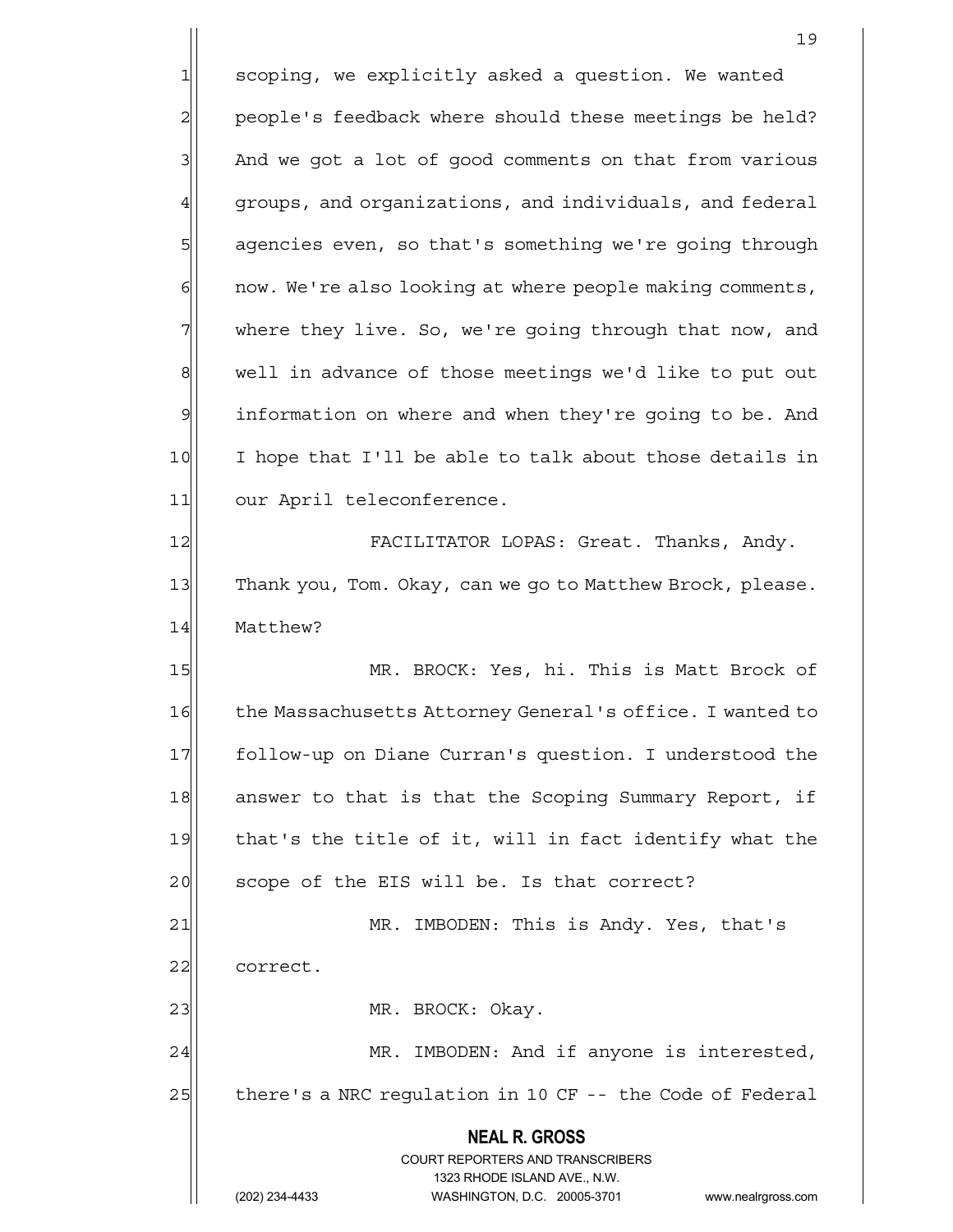|    | 20                                                                                                  |
|----|-----------------------------------------------------------------------------------------------------|
| 1  | Regulations, Part 51, that gives the requirements of what                                           |
| 2  | the Scoping Summary Report will have. I believe it's                                                |
| 3  | 51.29.                                                                                              |
| 4  | MR. BROCK: Will that include a response to                                                          |
| 5  | the comments submitted on the scoping?                                                              |
| 6  | MR. IMBODEN: Yes.                                                                                   |
| 7  | MR. BROCK: Okay, so the specific comments                                                           |
| 8  | will be addressed as part of that report.                                                           |
| 9  | MR. IMBODEN: At a high level, you know, at                                                          |
| 10 | a -- similar comments are grouped together, such as we                                              |
| 11 | received a lot of comments on spent fuel pool leaks and                                             |
| 12 | that kind of thing. That's something that's going to be                                             |
| 13 | in scope, and to the extent that that's a response, yes.                                            |
| 14 | The real details, of course, will be in the Draft                                                   |
| 15 | Environmental Impact Statement later in the year.                                                   |
| 16 | MR. BROCK: All right, thank you.                                                                    |
| 17 | FACILITATOR LOPAS: Okay. Can we go to Oleg                                                          |
| 18 | Povetko, I apologize if I am butchering that. Hi.                                                   |
| 19 | MR. POVETKO: Oh, hi.                                                                                |
| 20 | FACILITATOR LOPAS: Can you state your name                                                          |
| 21 | and your affiliation, please?                                                                       |
| 22 | MR. POVETKO: Oleg Povetko, U.S.                                                                     |
| 23 | Environmental Protection Agency. Yes, someone just                                                  |
| 24 | mentioned presentation, in introductory presentation                                                |
| 25 | that the contractor will -- your NRC contractor will be                                             |
|    | <b>NEAL R. GROSS</b>                                                                                |
|    | <b>COURT REPORTERS AND TRANSCRIBERS</b>                                                             |
|    | 1323 RHODE ISLAND AVE., N.W.<br>(202) 234-4433<br>WASHINGTON, D.C. 20005-3701<br>www.nealrgross.com |
|    |                                                                                                     |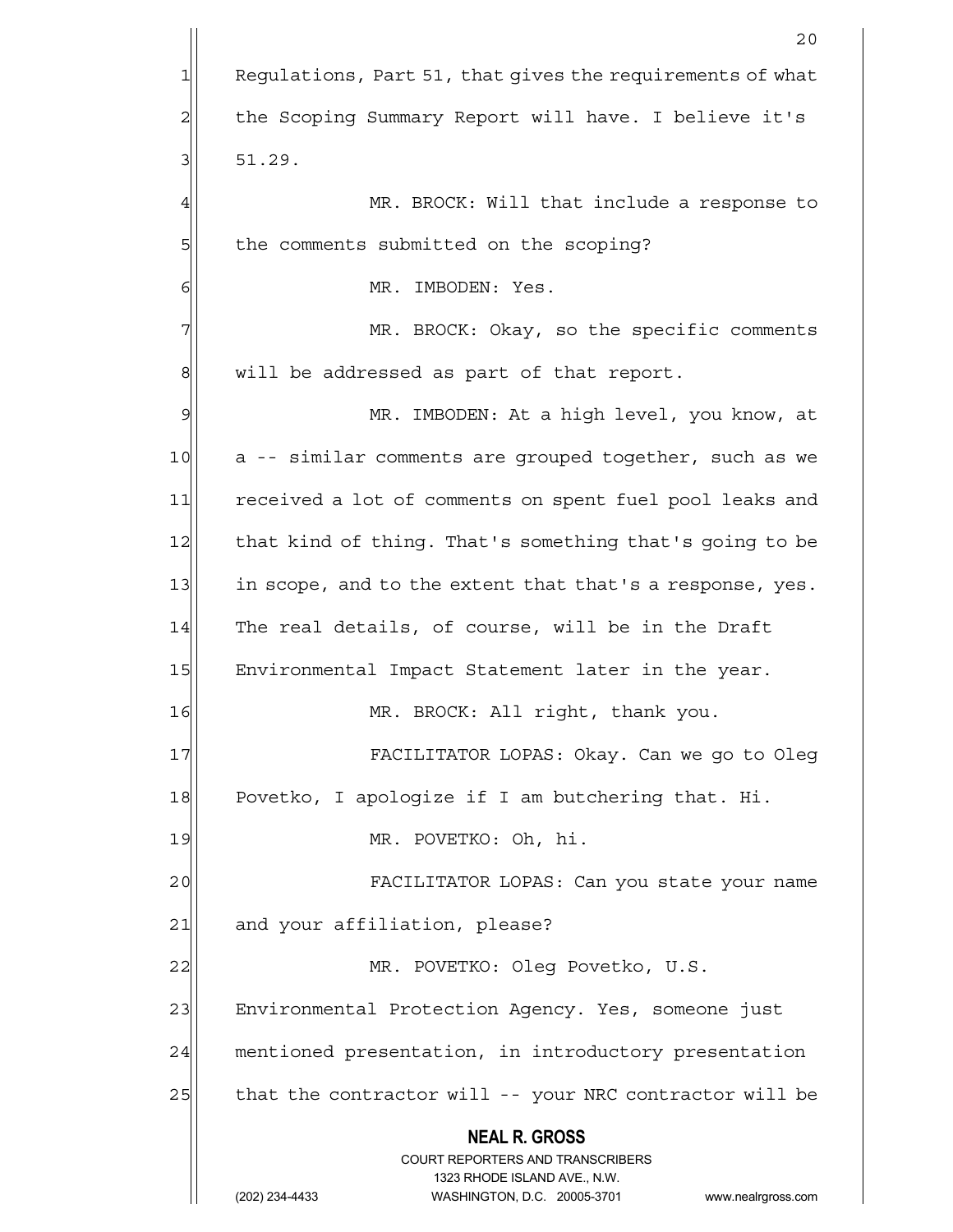**NEAL R. GROSS** COURT REPORTERS AND TRANSCRIBERS 1323 RHODE ISLAND AVE., N.W. (202) 234-4433 WASHINGTON, D.C. 20005-3701 www.nealrgross.com 21 1 going through the comments. And can specify who is your 2 contractor, and what experience does that contractor 3 | have in EIS preparation? 4 FACILITATOR LOPAS: Okay. Keith, do you want 5 5 5 5 5 5 5 to handle that one? 6 MR. McCONNELL: This is Keith McConnell. The  $7$  contractor that's helping us out is the Center for 8 Nuclear Waste Regulatory Analyses based in San Antonio, 9 Texas. It's affiliated with the Southwest Research 10 Institute. The Center has helped us out in Environmental 11 Impact Statements with related -- with uranium recovery 12 activities. They've also been involved earlier in the 13 process related to Waste Confidence in the earlier longer 14 term effort. They're an independent organization that 15 | supports the NRC in a number of ways, in a number of 16 program areas. 17| FACILITATOR LOPAZ: Okay. Is that good, 18 Oleg? 19 MR. POVETKO: So, you mention uranium 20 recovery EIS, these are generic areas. Is that correct? 21 MR. McCONNELL: They helped us with the 22 Generic Environmental Impact Statement, and they've done 23 | some work on some of the supplemental Environmental 24 Impact Statements for specific sites. 25 | FACILITATOR LOPAS: Okay, thank you.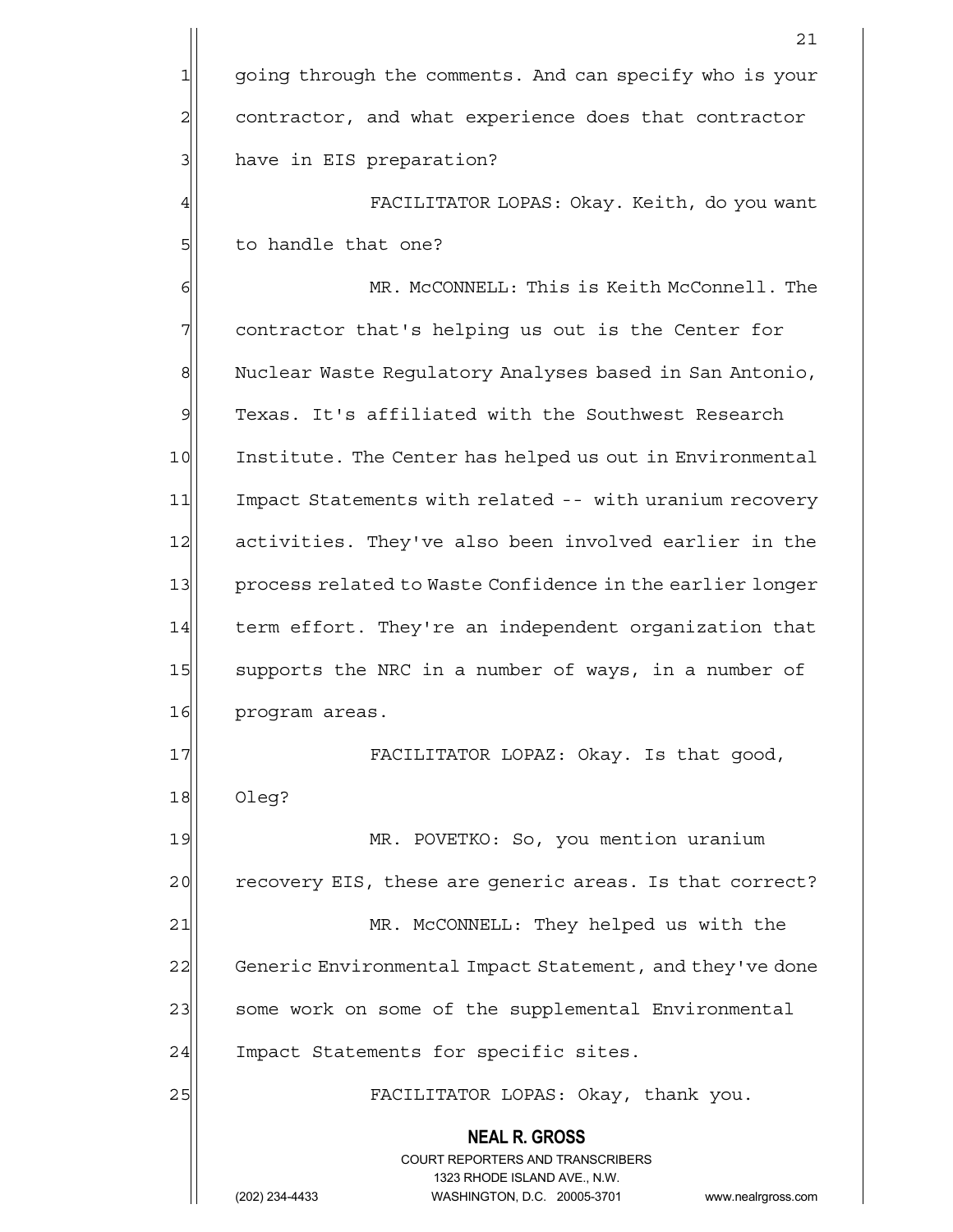**NEAL R. GROSS** <u>22</u> 1 MR. POVETKO: Also for Supplemental EIS. 2| Yes, thank you. 3 | Shepher College FACILITATOR LOPAS: Okay. Can we go to Louis 4 Zeller, please. Lou? 5 MR. ZELLER: Hello, my name is Lou Zeller, 6| and I'm with the -- I'm Executive Director of the Blue 7 Ridge Environmental Defense League. I have a question I 8 guess more about the process. I'm more familiar with NEPA 9 and the Environmental Impact Statement process of the 10 Nuclear Regulatory Commission but, of course, this one 11 is a little bit different than the average one. And my 12 question is, do -- if there is new information since the 13 close of the scoping period outlined earlier and before 14 the summary is issued, I understand there would be 15 opportunities for comments later on after the draft, but 16 you know sometimes we view the draft as more or less the 17 train has already started to leave the station. And if 18 there is significant information which we learn of, who 19 would we send it to, and would that be acceptable to the 20 Waste Confidence Directorate? How would it be used? 21 FACILITATOR LOPAS: Okay, Lou. So, let me see 22 if I am getting this right. So, information -- new 23 information from when we close scoping and then up to the  $24$  point where we publish the draft, kind of that period. 25 If you have information that you think is important and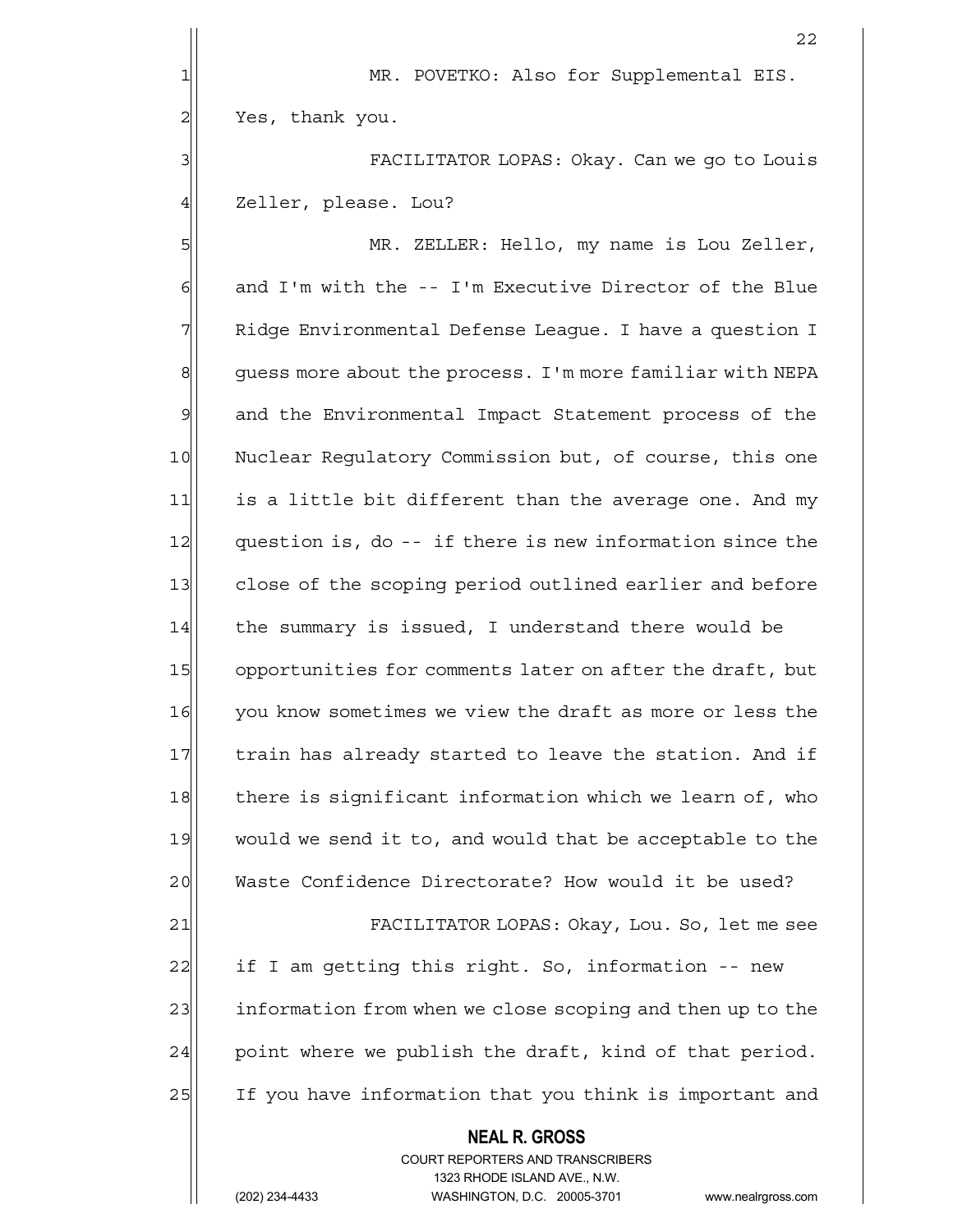|               | 23                                                                                              |
|---------------|-------------------------------------------------------------------------------------------------|
| $\mathbf{1}$  | you'd want to submit, how do we handle that, how do we                                          |
| 2             | get that? Is that what you're asking?                                                           |
| 3             | MR. ZELLER: Thank you.                                                                          |
| 4             | FACILITATOR LOPAS: Okay.                                                                        |
| 5             | MR. McCONNELL: Yes, this is Keith                                                               |
| 6             | McConnell. You can submit any information you want at any                                       |
| 7             | time, but what we would prefer is that you, if you have                                         |
| 8             | additional information that you want to provide to us,                                          |
| $\mathcal{Q}$ | that you do it when the draft goes out for public comment.                                      |
| 10            | That is the simplest and most effective way to provide                                          |
| 11            | information to us.                                                                              |
| 12            | We're trying to maintain our schedule in                                                        |
| 13            | terms of the Scoping Summary Report, so we don't expect                                         |
| 14            | to do any more comment consideration for the Scoping                                            |
| 15            | Summary Report at this point time. So, the message is to                                        |
| 16            | provide any additional comments on the Draft EIS when                                           |
| 17            | they go out.                                                                                    |
| 18            | FACILITATOR LOPAS: Is that good, Lou?                                                           |
| 19            | MR. ZELLER: Well, I guess I'll take it.                                                         |
| 20            | FACILITATOR LOPAS: Okay. All right, can we                                                      |
| 21            | go to Jim Williams, please.                                                                     |
| 22            | MR. WILLIAMS: Yes, this is Jim, and I'm with                                                    |
| 23            | the Western Interstate Energy Board. And I'm wondering                                          |
| 24            | whether your Scoping Summary Report or something else                                           |
| 25            | that's produced in this process has a map so to speak of                                        |
|               | <b>NEAL R. GROSS</b><br><b>COURT REPORTERS AND TRANSCRIBERS</b><br>1323 RHODE ISLAND AVE., N.W. |
|               | WASHINGTON, D.C. 20005-3701<br>(202) 234-4433<br>www.nealrgross.com                             |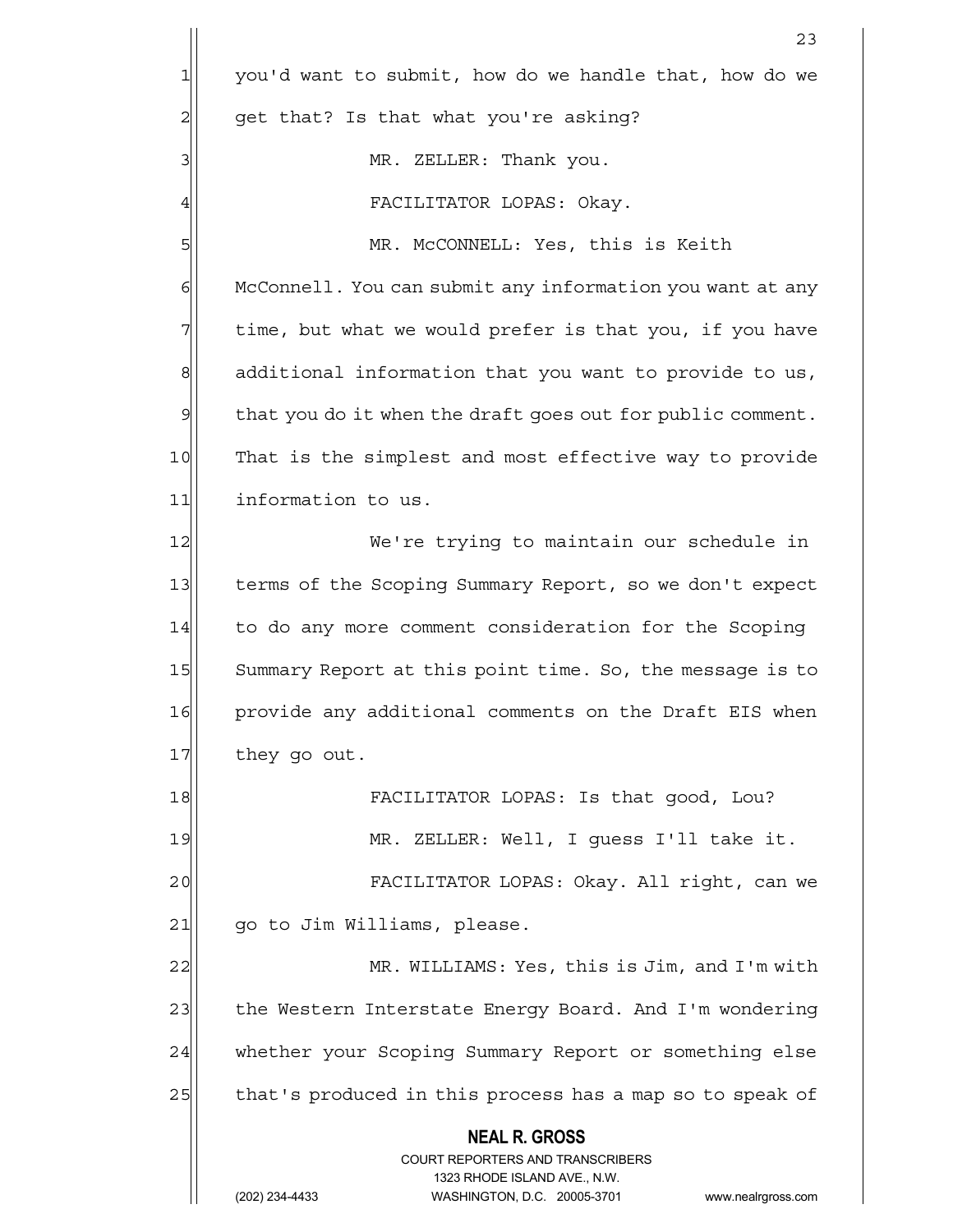1 how the topics and different potential conclusions in the 2 | report map to NRC regulatory decisions regarding 3 existing reactors, new reactors, ISFSIs, offsite storage  $4$  facilities, all that.

5 FACILITATOR LOPAS: Okay. I'm not sure we're 6 6 6 following the question. Are you asking how the Waste 7 Confidence Rule maps to those different licensing 8 actions, or how the comments that we received?

9 MR. WILLIAMS: Not necessarily the -- no, 10 10 not the comments, how the rule -- I mean, as I understand 11 it, what you're doing is conducting a big analysis of a 12 bunch of, you know, issues that hadn't been previously 13 raised in the Waste Confidence decisions.

14 FACILITATOR LOPAS: Okay.

15 MR. WILLIAMS: I'm looking to how your 16 process, however it sorts out, a conceptual notion of how 17 it -- this process flows to decisions --

18 FACILITATOR LOPAS: Other licensing

19 actions.

20 | MR. WILLIAMS: On licensing actions.

21 | FACILITATOR LOPAS: That's a good question.

22 I think Paul Michalak is going to answer.

23 MR. MICHALAK: Jim, this is Paul Michalak. 24 Like I said earlier, we're striving to produce a clear 25 readable document that people will understand. And I

 **NEAL R. GROSS**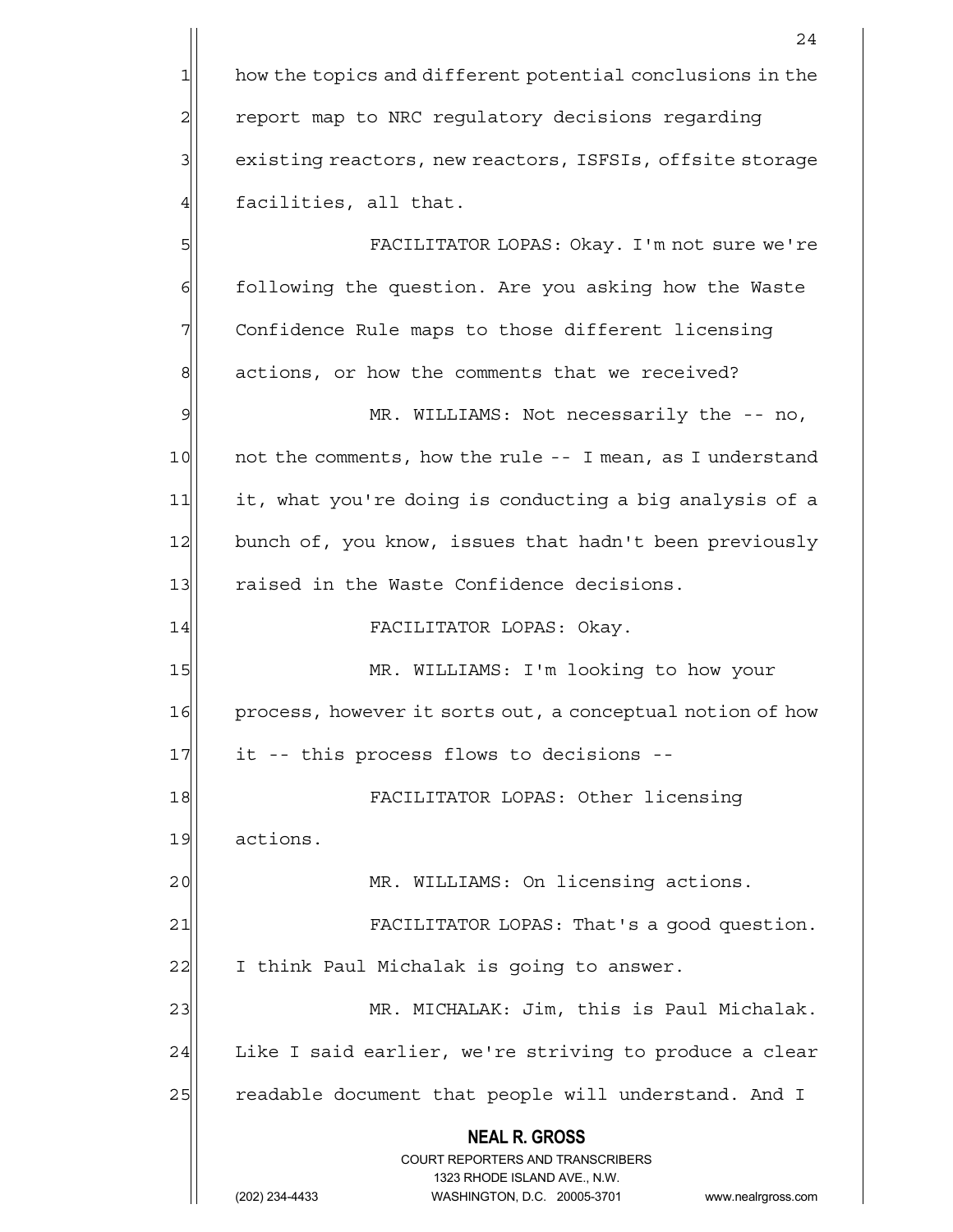1 think your point is well taken, that anyone who picks up 2 this EIS should see, or Environmental Impact Statement  $3$  should see how it fits into the regulatory -- how this  $4$  document is going to be used, how it fits into our 5 | regulatory process.

6| Now, I don't think we were thinking about 7| a figure, but that's an interesting concept. And I have  $8$  to think about how we visually represent that, but I was 9 always considering that we would have a written 10 description of how Waste Confidence, particularly the 11 EIS and the Decision and Rule fits into our regulatory 12 process.

13 MR. WILLIAMS: Yes, I'm not necessarily 14 asking for a figure, although a figure could make it a 15 heck of a lot clearer, possibly. But our comments were 16 basically to this point that we're discussing now. How 17 does this all flow to decisions, our comments back in 18 January? And I haven't been back to the process since, 19 but I'm interested to know if the Scoping Summary Report 20 will make it clearer than it seemed to be back in January. 21 MR. IMBODEN: Jim, this is Andy Imboden, if 22 I could add a little bit. The Scoping Summary Report is 23 | focused on the comments we received in scoping. And I  $24$  think what you're asking for is going to be laid out in 25 a later document.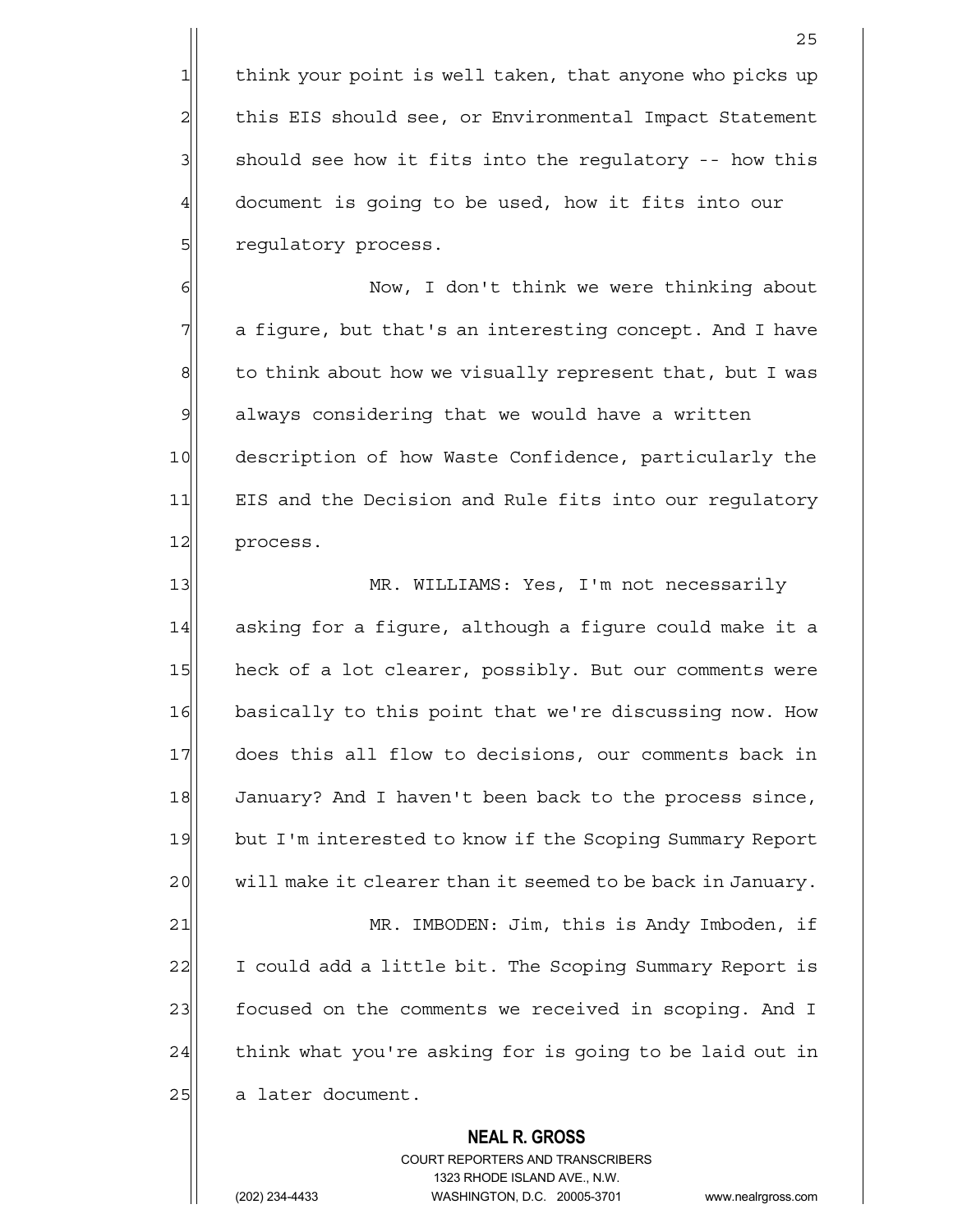|    | 26                                                                                                  |
|----|-----------------------------------------------------------------------------------------------------|
| 1  | MR. MICHALAK: Right. I'm sorry, Andy.                                                               |
| 2  | MR. IMBODEN: No, go ahead.                                                                          |
| 3  | MR. MICHALAK: When I was speaking, Jim, I                                                           |
| 4  | was talk -- this is Paul Michalak. I was speaking about                                             |
| 5  | the Generic Environmental Impact Statement, that that                                               |
| 6  | document would address your concerns.                                                               |
| 7  | MR. WILLIAMS: Okay. Yes, not this upcoming                                                          |
| 8  | thing.                                                                                              |
| 9  | MR. MICHALAK: No. Well, it'll be in there,                                                          |
| 10 | $but --$                                                                                            |
| 11 | MR. WILLIAMS: Yes.                                                                                  |
| 12 | MR. MICHALAK: -- the bottom line will be                                                            |
| 13 | the environmental -- the Generic Environmental Impact                                               |
| 14 | Statement.                                                                                          |
| 15 | MR. WILLIAMS: Okay.                                                                                 |
| 16 | FACILITATOR LOPAS: Okay. Thank you, Jim.                                                            |
| 17 | Can we go to Anthony Roisman, please.                                                               |
| 18 | MR. ROISMAN: Hi, this is Tony Roisman.                                                              |
| 19 | FACILITATOR LOPAS: Oh, hi, Tony.                                                                    |
| 20 | MR. ROISMAN: Hi. I had a question for you                                                           |
| 21 | about the status of the Waste Confidence Regulation                                                 |
| 22 | 51.23. And what I wanted to know is what is the NRC's                                               |
| 23 | position on whether there is currently a valid Rule                                                 |
| 24 | 51.23, all aspects of it? And, if so, which version does                                            |
| 25 | the NRC believe is the valid one, the one that would be                                             |
|    | <b>NEAL R. GROSS</b>                                                                                |
|    | COURT REPORTERS AND TRANSCRIBERS                                                                    |
|    | 1323 RHODE ISLAND AVE., N.W.<br>(202) 234-4433<br>WASHINGTON, D.C. 20005-3701<br>www.nealrgross.com |
|    |                                                                                                     |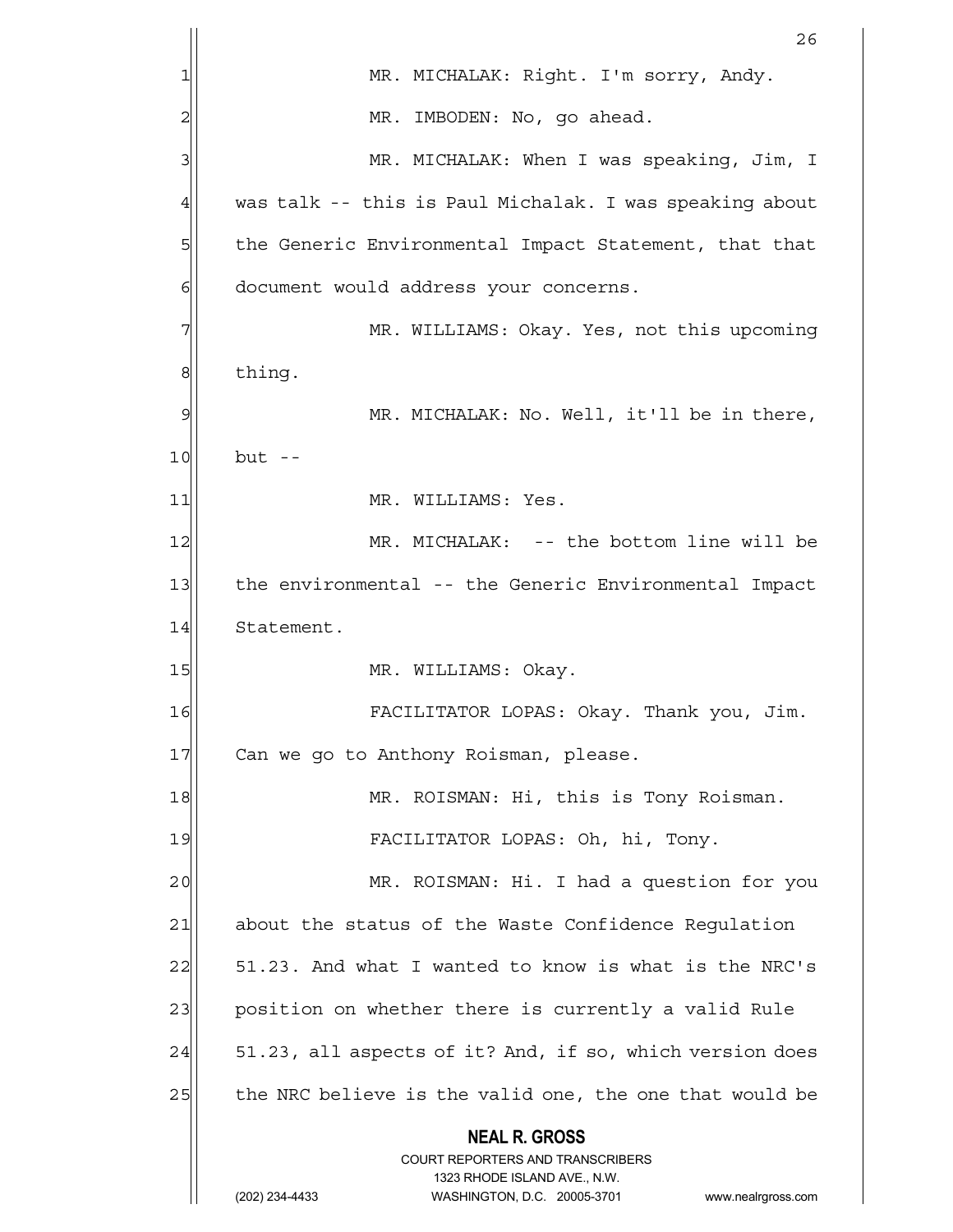1 being enforced?

2 MR. CAMPBELL: Mr. Roisman, this is Tison 3 Campbell with the Office of the General Counsel. The 4 Commission's position is that the Court of Appeals for 5 5 5 be D.C. Circuit vacated the Waste Confidence Rule, and  $6$  the Commission is not taking licensing actions based upon  $7$  that rule until a new regulation is in place.

8 | MR. ROISMAN: Can I just follow-up? I 9 understood that, but conceivably someone could file 10 under say 2.206 with regard to a plant that doesn't have 11 a current licensing action going on requesting relief 12 based upon the assumption that there is no 51.23 rule that 13 bars consideration of the waste issues as they relate to  $14$  an existing plant. And I'm trying to find out is it the 15 Commission's position that there is some version of 51.23 16 which is valid and would be applied if such a petition 17 were filed. And, if so, which version of 51.23 does the 18 Commission is in place?

19 MR. CAMPBELL: Well, I'm not in a position 20 to speak about any speculative 2.206 petition we could  $21$  receive in the future. That would be a site-specific 22 issue that we would evaluate at the time we received it. 23 FACILITATOR LOPAS: Okay. Thank you, Tison. 24 Is that okay, Tony? Thank you. Can we go to Diane Curran 25 again, please.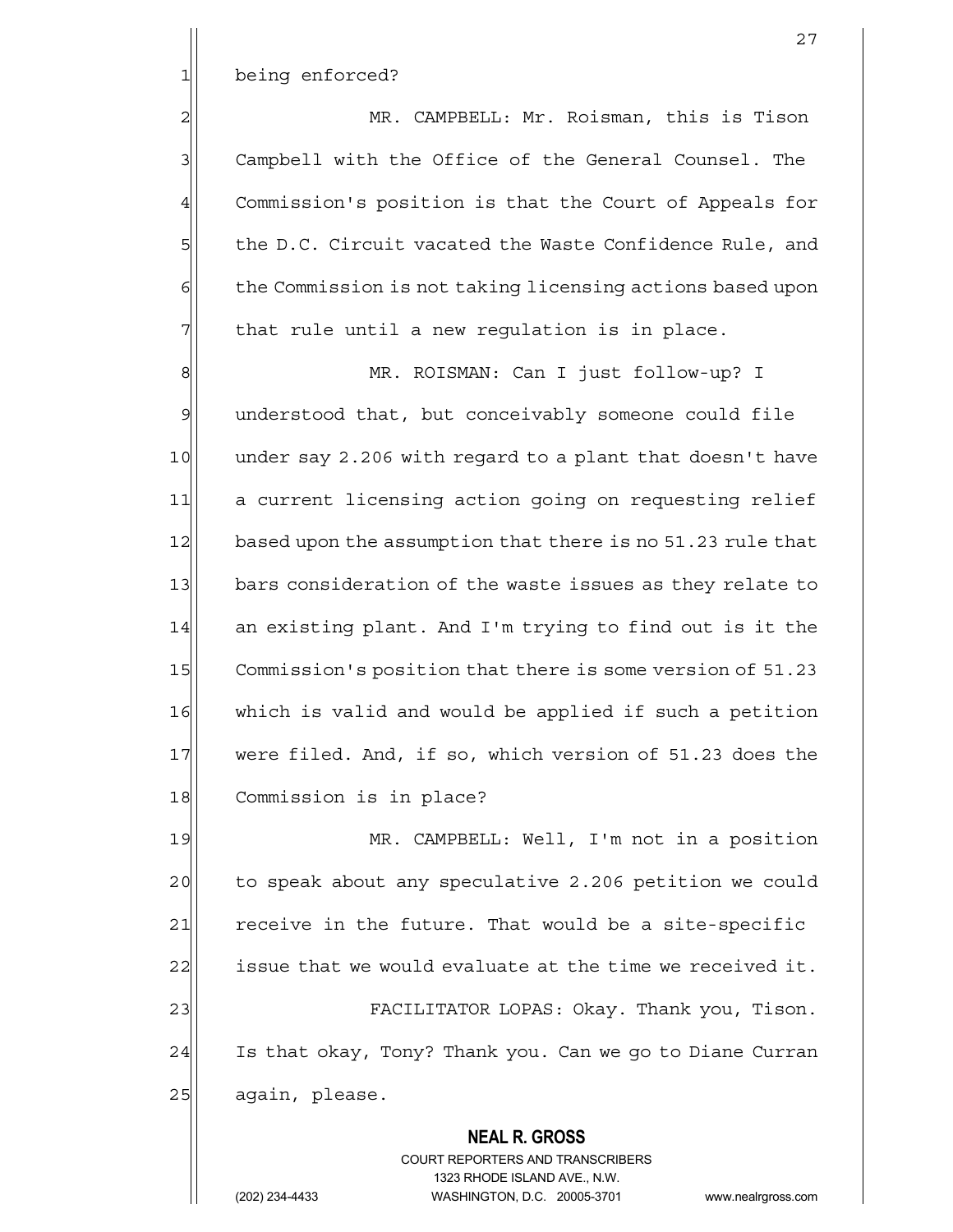|                | 28                                                                                                  |
|----------------|-----------------------------------------------------------------------------------------------------|
| 1              | MS. CURRAN: Hi, this is Diane Curran. I                                                             |
| $\overline{c}$ | wonder what is the amount of time that NRC is going to                                              |
| 3              | provide for comment on the Draft EIS?                                                               |
| 4              | FACILITATOR LOPAS: Okay. So, how long is the                                                        |
| 5              | DEIS comment period going to be? Andy.                                                              |
| 6              | MR. IMBODEN: Hi, Diane, this is Andy. I                                                             |
| 7              | don't have an answer for that yet. You know, that will                                              |
| 8              | be something that will be -- the comment period will be                                             |
| $\mathcal{Q}$  | clearly indicated when the Draft Environmental Impact                                               |
| 10             | Statement and Proposed Rule are put out for public                                                  |
| 11             | comment, but I don't have an answer right now.                                                      |
| 12             | MS. CURRAN: Do you have a time range? I can't                                                       |
| 13             | remember what the time that's supposed to elapse between                                            |
| 14             | the Draft and the Final EIS, have you got a time range                                              |
| 15             | in there?                                                                                           |
| 16             | IMBODEN: Off the top of my head, I<br>MR                                                            |
| 17             | believe there's a regulation that says the comment period                                           |
| 18             | is 45 days.                                                                                         |
| 19             | MS. CURRAN: Okay.                                                                                   |
| 20             | MR. IMBODEN: But I don't want to say that                                                           |
| 21             | we're putting it out for 45 days. I just know that that's                                           |
| 22             | the minimum, but I don't have the real answer.                                                      |
| 23             | MS. CURRAN: Okay, thanks.                                                                           |
| 24             | FACILITATOR LOPAS: We're going to have a                                                            |
| 25             | follow-up.                                                                                          |
|                | <b>NEAL R. GROSS</b>                                                                                |
|                | <b>COURT REPORTERS AND TRANSCRIBERS</b>                                                             |
|                | 1323 RHODE ISLAND AVE., N.W.<br>(202) 234-4433<br>WASHINGTON, D.C. 20005-3701<br>www.nealrgross.com |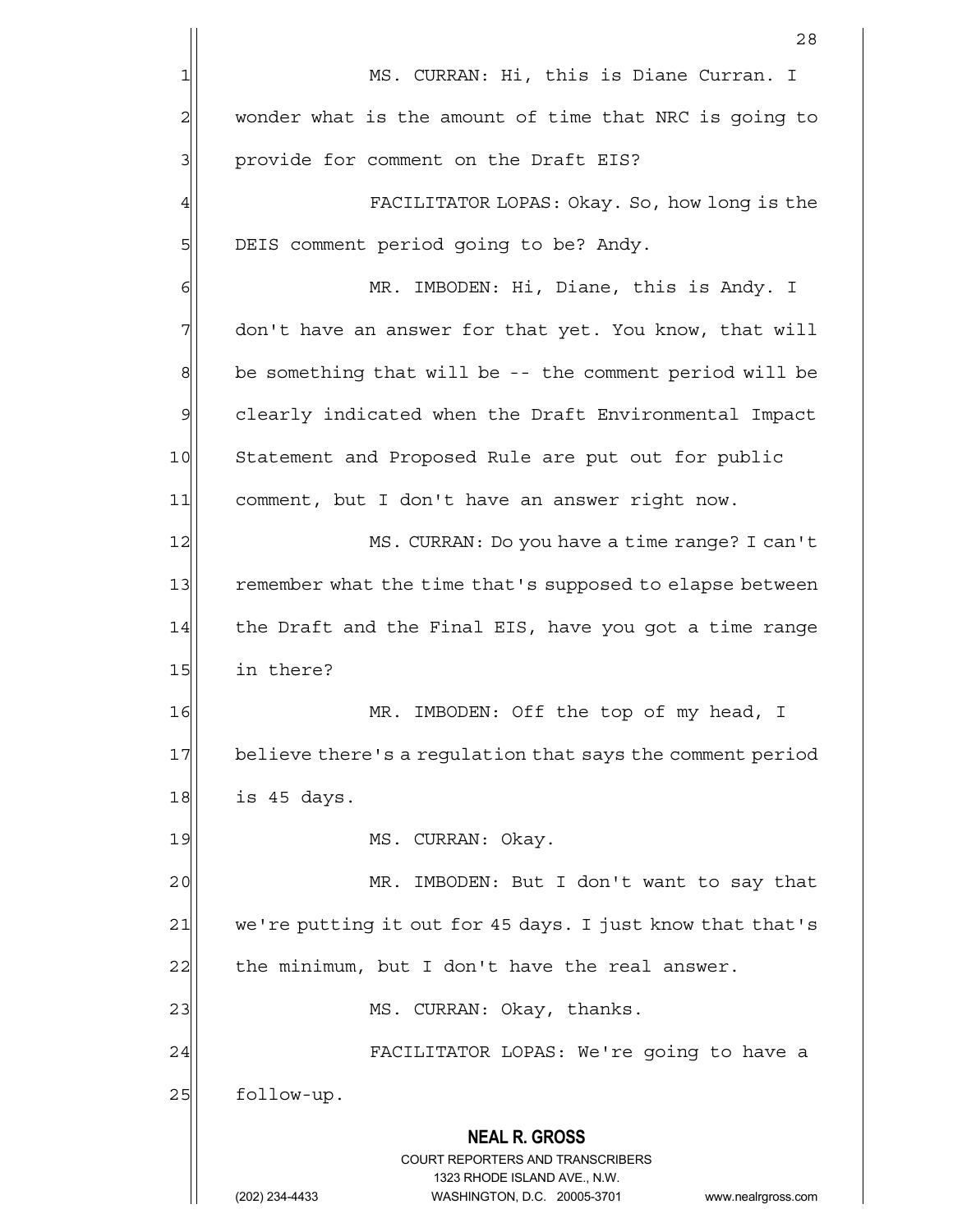|    | 29                                                                                              |
|----|-------------------------------------------------------------------------------------------------|
| 1  | MR. IMBODEN: Oh, pardon me, Diane, if you're                                                    |
| 2  | still on. Somebody just passed me a note that the minimum                                       |
| 3  | time frame in between Draft and Final is 75 days.                                               |
| 4  | MS. CURRAN: Okay.                                                                               |
| 5  | IMBODEN: And, again, that's the<br>MR.                                                          |
| 6  | minimum, that's not our plan or what we're doing. We don't                                      |
| 7  | know what that is exactly yet.                                                                  |
| 8  | MS. CURRAN: Okay, thanks.                                                                       |
| 9  | FACILITATOR LOPAS: Okay. Can we hear from                                                       |
| 10 | John Sipos, please.                                                                             |
| 11 | MR. SIPOS: Hi, this is John Sipos. Can you                                                      |
| 12 | hear me?                                                                                        |
| 13 | FACILITATOR LOPAS: We can. Go ahead.                                                            |
| 14 | MR. SIPOS: Thank you very much. John Sipos                                                      |
| 15 | for the State of New York. I'd like to ask the Directorate                                      |
| 16 | a question about documents that the NRC Staff or the NRC                                        |
| 17 | Commissioners have reviewed or are reviewing as part of                                         |
| 18 | the rulemaking and Environmental Impact Statement                                               |
| 19 | preparation. And, specifically, on behalf of the State,                                         |
| 20 | which does have a special role in the federal system, the                                       |
| 21 | State is interested in obtaining access to documents from                                       |
| 22 | other federal agencies, federal laboratories, and                                               |
| 23 | federal contractors that NRC is reviewing. And by way of                                        |
| 24 | example, it would include but not be limited to documents                                       |
| 25 | from the United States Department of Energy, Sandia                                             |
|    | <b>NEAL R. GROSS</b><br><b>COURT REPORTERS AND TRANSCRIBERS</b><br>1323 RHODE ISLAND AVE., N.W. |
|    | (202) 234-4433<br>WASHINGTON, D.C. 20005-3701<br>www.nealrgross.com                             |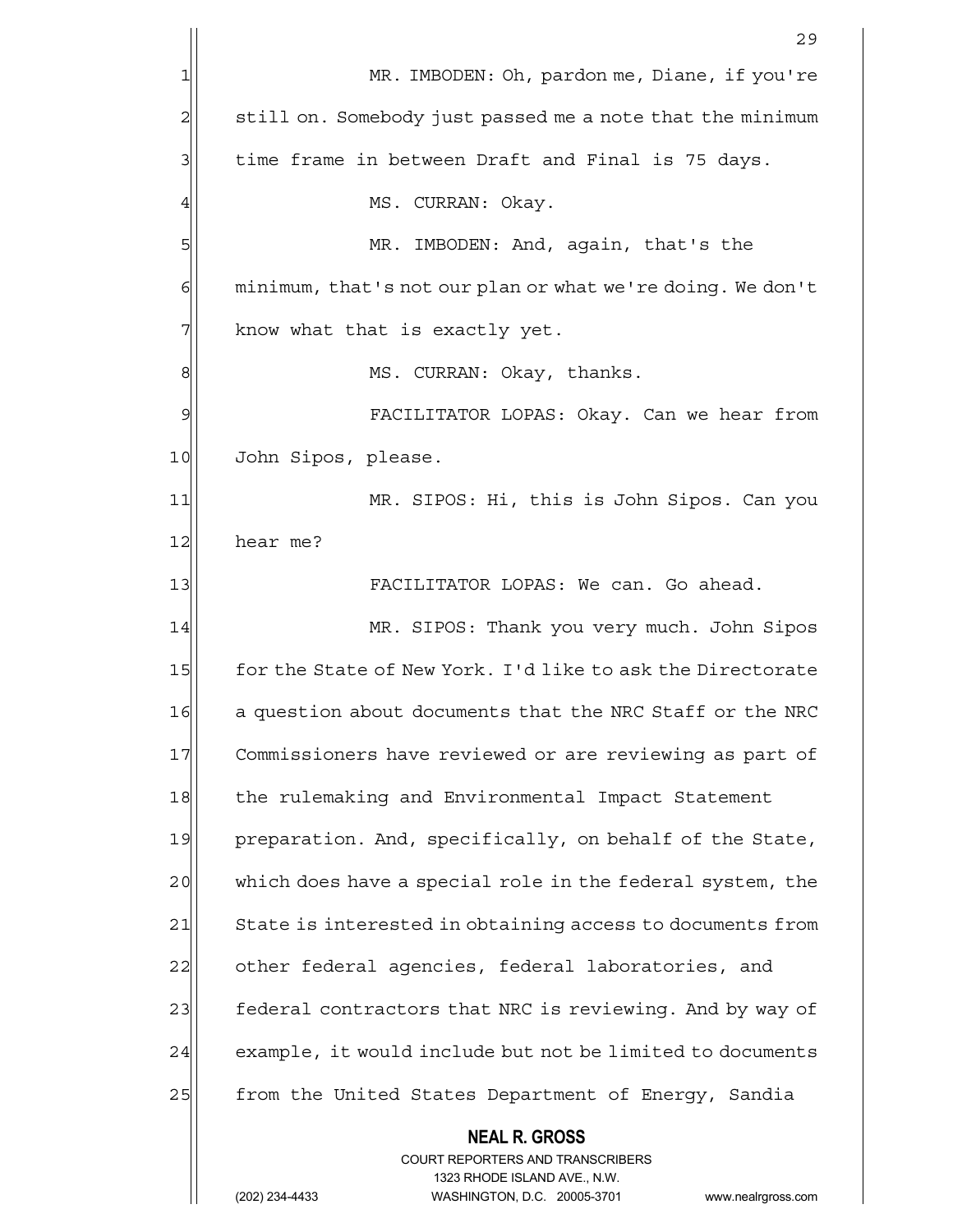1 National Laboratories, Pacific Northwest National 2 Laboratories, and other laboratories and contractors,  $3$  such as has been reviewed in the past. And I know in -- or  $4$  at least I understand in the Yucca proceeding, there was 5 something along the lines of a library that was created  $6$  where a state or a participant could go to view documents  $7$  on line. Does the Directorate have any plans to make those 8 8 documents available to New York State or other states? 9 FACILITATOR LOPAS: Okay. So, John, it

10 | sounds like you want to know what kind of references the 11 NRC is going to be using for -- in developing the Draft 12 EIS, and how you'll be able to access those references 13 once we publish it. So, Paul or Keith, either of you want  $14$  to  $-$ 

15 MR. McCONNELL: Yes, this is Keith 16 McConnell. I think you made that request of us at the 17 public meeting, and what we're doing now is as we prepare 18 both the Scoping Summary Report and the Draft Generic 19 Environmental Impact Statement, we're seeing how best 20 that we can make those documents available to the extent 21 we can without creating some sort of separate file. But 22 we may try to put it on our website, but all of that is 23 under consideration. We do understand the concern, and  $24$  we're going to try to address it.

25 MR. SIPOS: Okay. Keith, could I ask a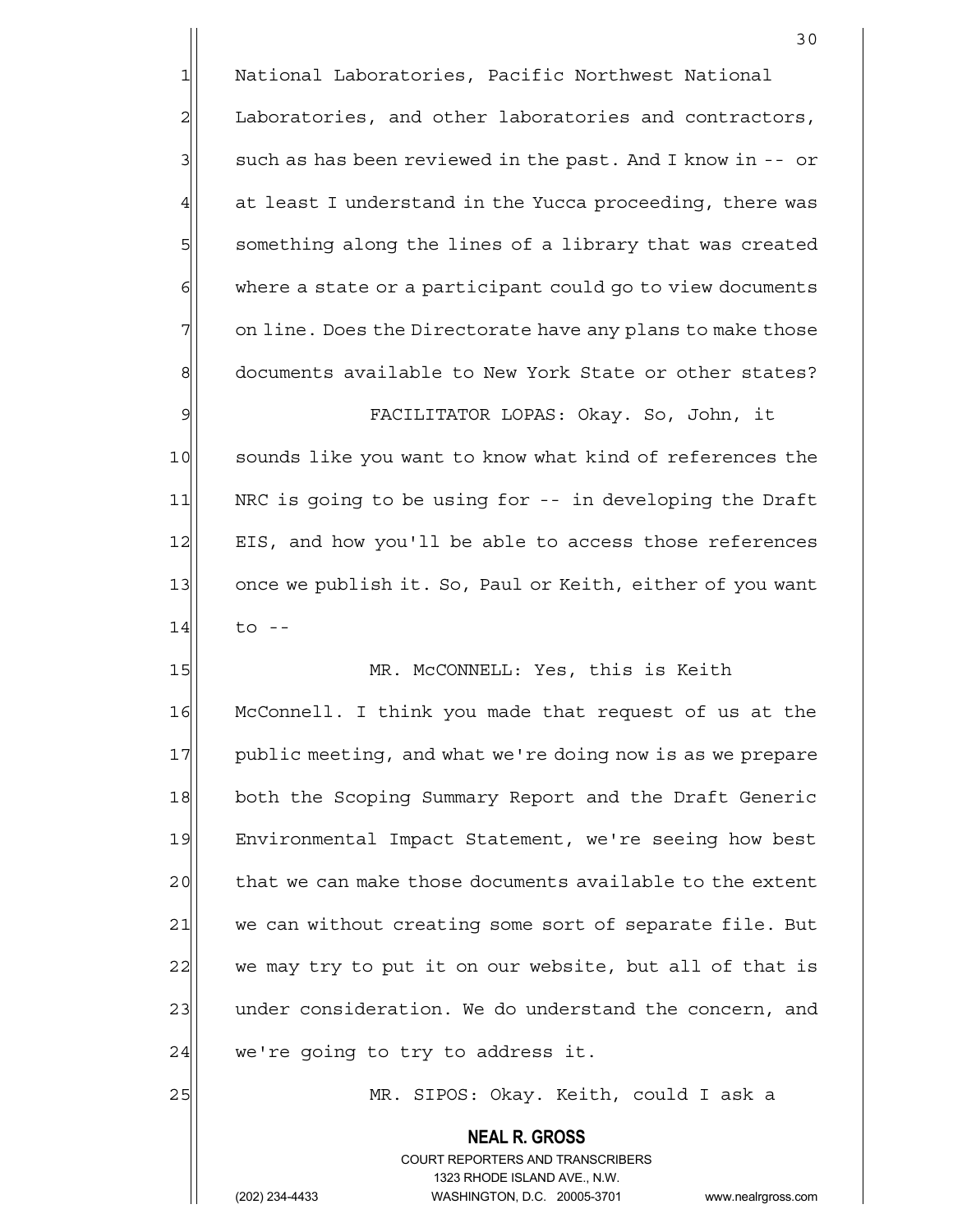## 2 | TACILITATOR LOPAS: Sure.

3 MR. SIPOS: Keith, you mentioned that the 4 Southwest Research Institute, I believe, is assisting, 5 5 5 5 believe you also said that they were an independent 6 group. Are they in any way affiliated with the federal 7 government, or are they complete standalone sort of 8 8 third-party contractor with no federal government 9 connections?

10 | MR. McCONNELL: It's the Center for Nuclear 11 Waste Regulatory Analyses, which is affiliated with 12 Southwest Research Institute, and they're what's called 13 a federally funded research and development organization 14 which makes them an independent contractor, but they do 15 work for both the NRC, as well as other -- SWRI has worked 16 for NRC as well as other organizations, including private 17 entities.

18 MR. SIPOS: Okay, thank you.

19 FACILITATOR LOPAS: Okay. I think what I'm 20 going to do now is I'm going to go ahead and go with a 21 second question that was submitted by Ruth Thomas. Ruth 22 had a question regarding a statement that Paul Michalak  $23$  made during our December 5<sup>th</sup>, 2012 webinar. Paul was 24 responding to a question from Lou Zeller, actually, about 25 how the NRC was going to complete a generic analysis of

### **NEAL R. GROSS**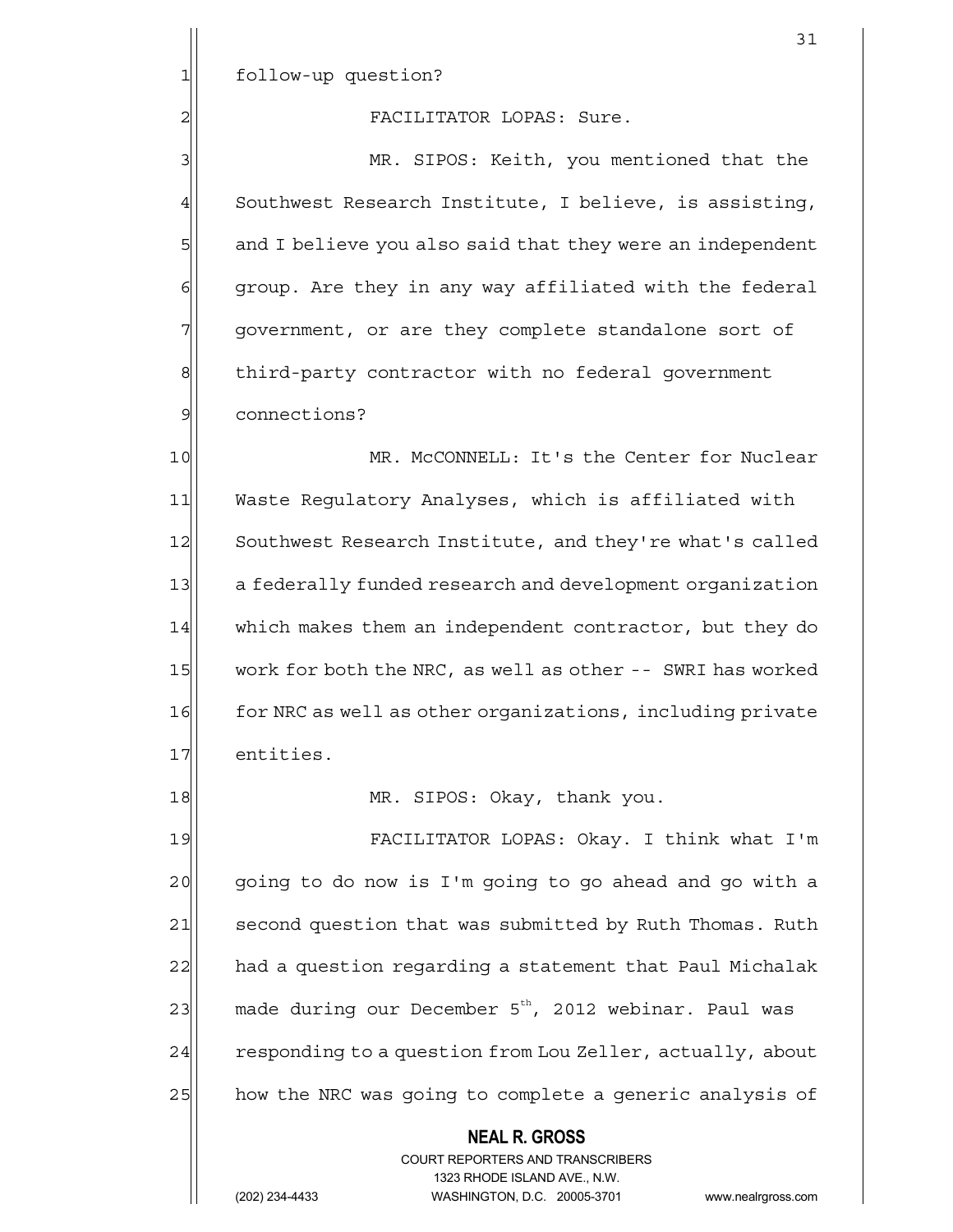$1$  Waste Confidence within a two-year period. And,

2 specifically, Ruth wanted to know what Paul meant when  $3$  he used the term "bounding analysis," and what he meant  $4\vert$  by bounding. And also, she had a question about what Paul 5| was talking about when he talk about risk as it relates  $6$  to our analysis of spent fuel pool fires.

7 MR. MICHALAK: Okay. Ruth, this is Paul 8 Michalak. Let me start with the bounding question. We're 9 developing a Generic Environmental Impact Statement. Our 10 objective is to develop and document an analysis of spent 11 fuel pool storage beyond the licensed life of a reactor 12 that applies to the entire commercial fleet. In other 13 words, we want our analysis as robust as we can make it, 14 that it bounds the commercial fleet. That's our 15 objective. That's what I mean by bounding.

16 16 Let's move over to risk. Risk has two 17 components, probability and consequence. Actually, 18 probability times consequence equals risk, so when I'm 19 referring to risk, I mean the probability of an event 20 times the consequence of that event.

21 FACILITATOR LOPAS: Okay? Great, thank you, 22 Paul. Let's go again to, let's see, we have not heard from 23 Ellen Thomas yet. Ellen, can we open up Ellen's line, 24 please. Hi, Ellen.

25 MS. THOMAS: Hi, yes. Ellen Thomas. I still

 **NEAL R. GROSS** COURT REPORTERS AND TRANSCRIBERS 1323 RHODE ISLAND AVE., N.W.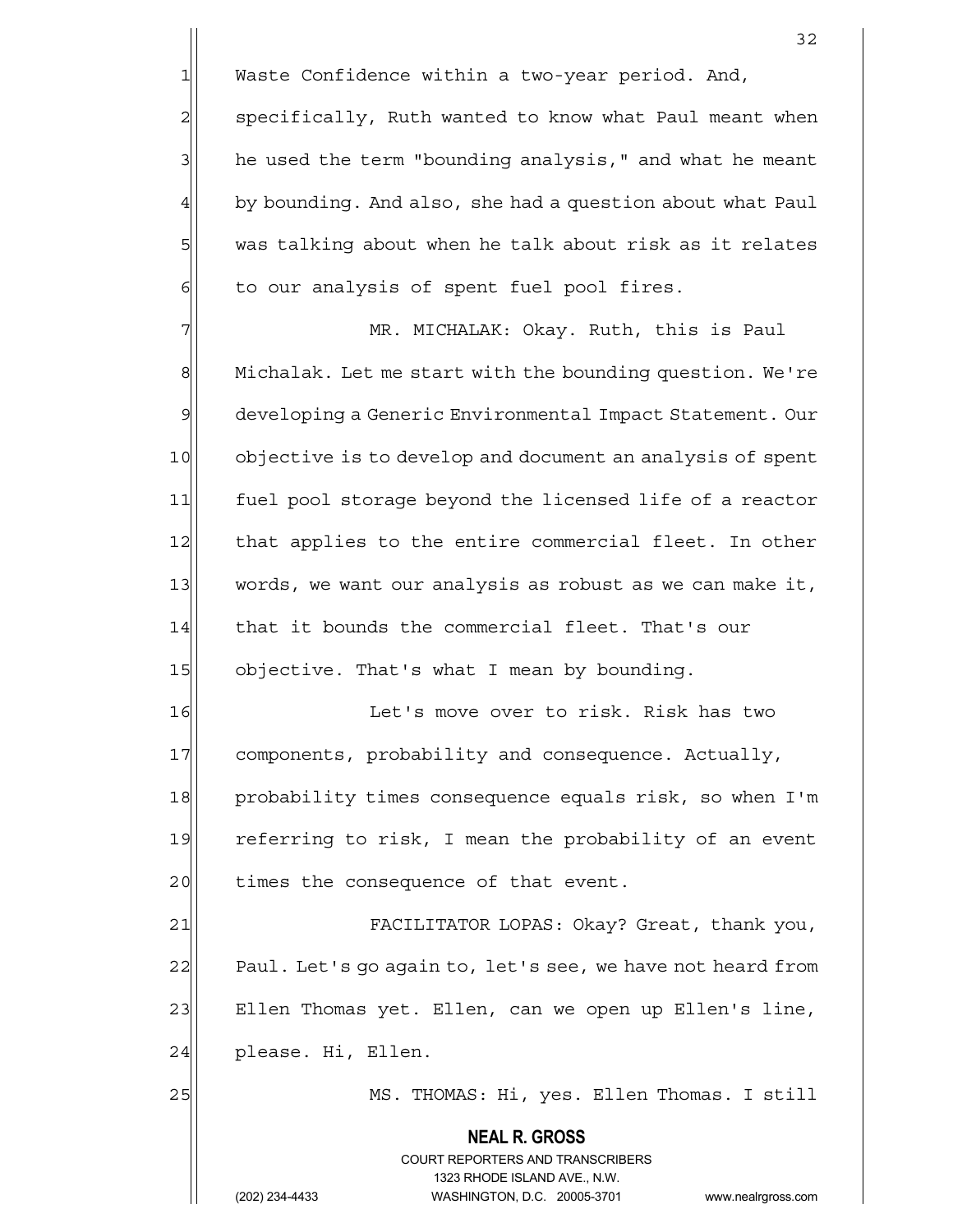**NEAL R. GROSS** COURT REPORTERS AND TRANSCRIBERS 1323 RHODE ISLAND AVE., N.W. (202) 234-4433 WASHINGTON, D.C. 20005-3701 www.nealrgross.com 33  $1$  don't understand the question about bounding. It's a word  $2$  that doesn't seem to make any sense to me in your context. 3 MR. MICHALAK: Can I give you -- this is Paul 4 | Michalak. Can I give you an example? 5| MS. THOMAS: Please. 6 6 MR. MICHALAK: Okay. How about water use? We 7 The know the current water use for the commercial reactor 8 8 fleet, and we know it's pretty large because they use that 9 water to boil and produce electricity. During our Waste 10 Confidence period, we know that the reactor will no 11 longer be operating, so the site's water use will be 12 significantly less. We believe we can come up with the 13 water use number that applies to the -- it bounds the 14 fleet that applies to the entire fleet in the Waste 15 Confidence period. That's what I mean, Ellen, by 16 bounding. 17 FACILITATOR LOPAS: Okay, great. Thank you, 18 Paul. Let's go to Oleg, again, Oleg Povetko. Hi, Oleg. 19 MR. POVETKO: Oh, hi. I have a question about 20 on Southwest Research Institute as a private, 21 independent entity. Can you comment on how do you 22 evaluate whether they have any conflict of interest in 23 this work that they undertook? And whether this conflict  $24$  -- some disclaimer will be part of this Draft EIS? 25 MR. McCONNELL: This is Keith McConnell. I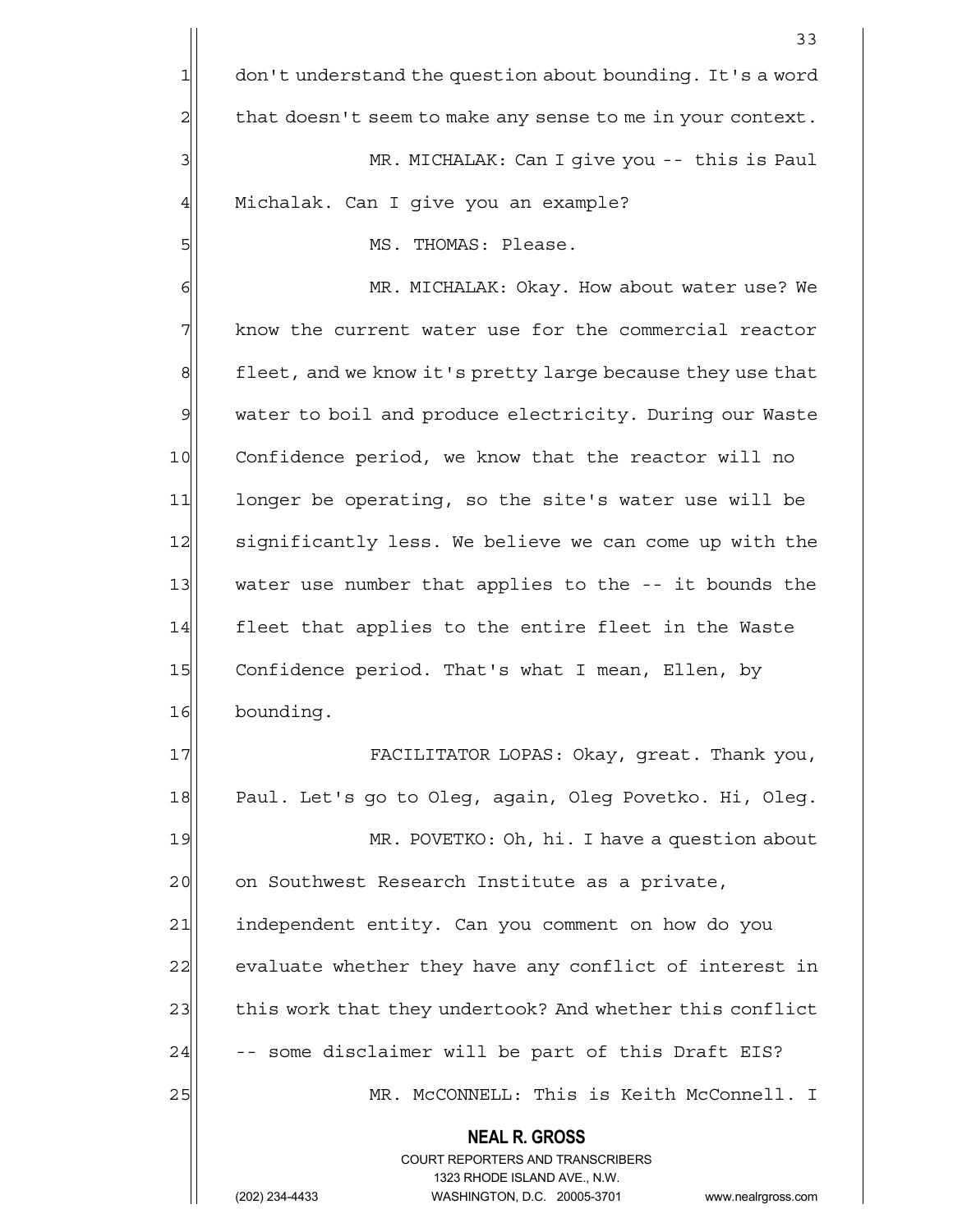**NEAL R. GROSS** COURT REPORTERS AND TRANSCRIBERS 34  $1$  believe that's outside the scope of this conference call.  $2$  We're focused on the development of the EIS and Rule. 3 There are procedures that the NRC uses, and that the 4 federal government in general uses to assure there are 5| -- that our contractors are free of conflict. 6 FACILITATOR LOPAS: Thank you. Thank you, 7 | Keith. Okay, we're going to go to Anthony -- Tony 8 | Roisman, again. Tony? 9 MR. ROISMAN: Yes, thank you. You mentioned 10 in the early comments when the NRC was giving its 11 introductory remarks that there are essentially two 12 things going on here, a Generic Impact Statement is being 13 prepared, and a Proposed Rule is being prepared, as well. 14 When we submit comments to -- let's say the scoping 15 comments that were submitted in December and early 16 January, are t hose considered to be part of the record 17 of both the Environmental Impact Statement process and 18 the Rulemaking, or do we need to separately identify and 19 say this information is intended to be relevant to both 20 cf those pieces of what you're doing to make sure they're 21 in the record properly. 22 MR. IMBODEN: Okay, yes, that's a good 23 question. This is Andy Imboden. We were planning on 24 considering the comments for both. There's no need for 25 persons to identify, you know, that this comment is just

1323 RHODE ISLAND AVE., N.W.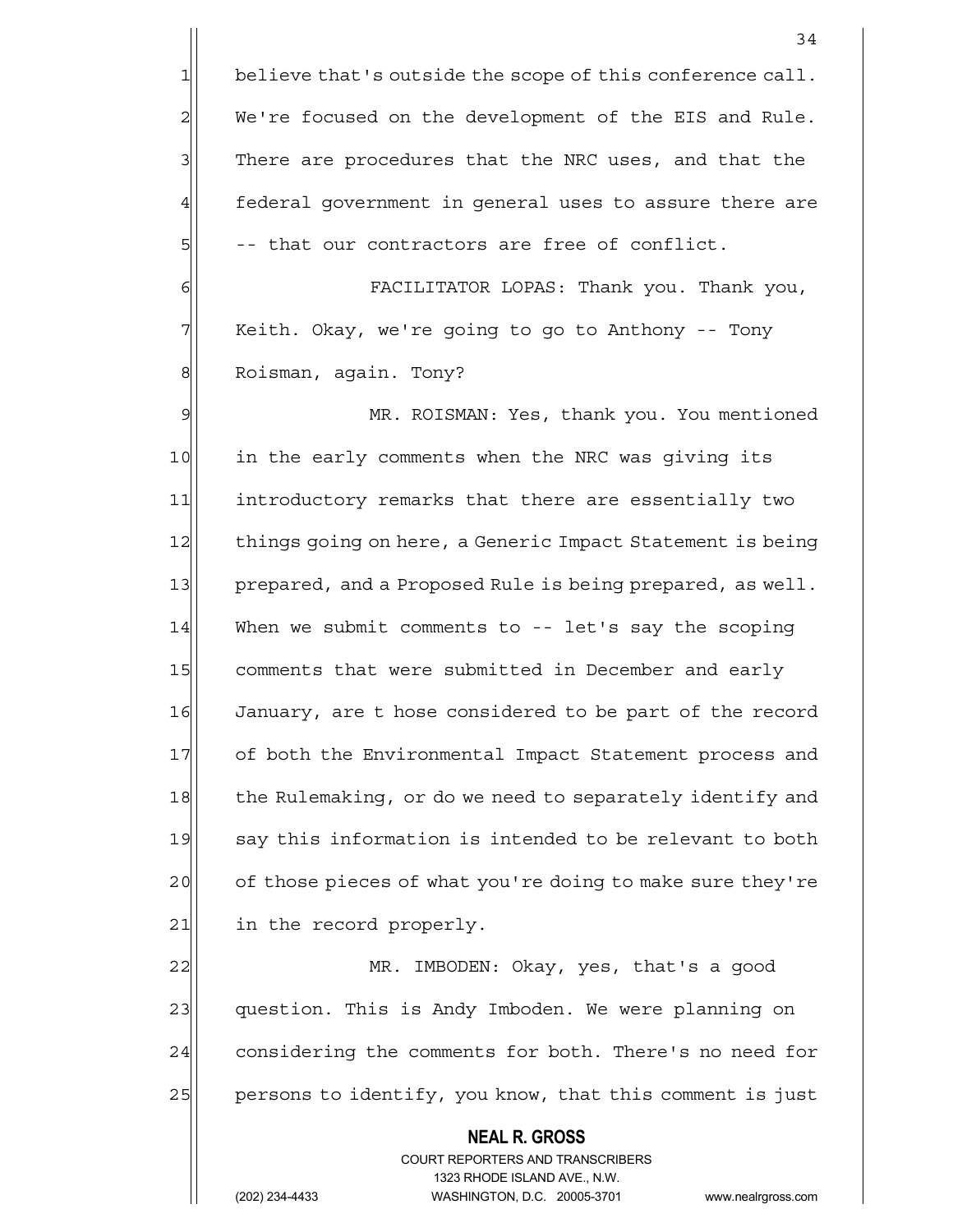1 on the rule, or this comment is just on the Environmental 2 | Impact Statement.

3 | MR. ROISMAN: Great. Thank you very much. 4 MR. IMBODEN: And we've established one 5 6 5 5 docket, you know, for the whole project, so everything  $6$  is going to be in that one place.

7 MR. ROISMAN: Okay. So, just a follow-up so  $8$  I'm clear about that. So, anything that gets submitted, 9 even if it was ostensibly only addressing what the rule 10 should look like as opposed to some specific aspect of 11 the EIS, NRC is going to treat that as part of the record 12 of decision for purposes of the impact statement.

13 MR. IMBODEN: That's our intention, yes.

14 MR. ROISMAN: Okay, perfect. Thank you. That 15 makes life much easier for us. Thanks.

16 FACILITATOR LOPAS: Thank you, Tony. And, 17 you know, to reiterate, when the Draft EIS does go out 18 for comment we will try to be very clear on how folks can 19 comment and what they're commenting on, so more 20 information to come when we get ready to publish the 21 draft. You will get bombarded with information.

22 We have Ruth on the line, Ruth Thomas. So, 23 Ruth, we've got your two questions. Do you want to  $24$  follow-up?

25 MS. THOMAS: Yes. I wanted to ask some

 **NEAL R. GROSS**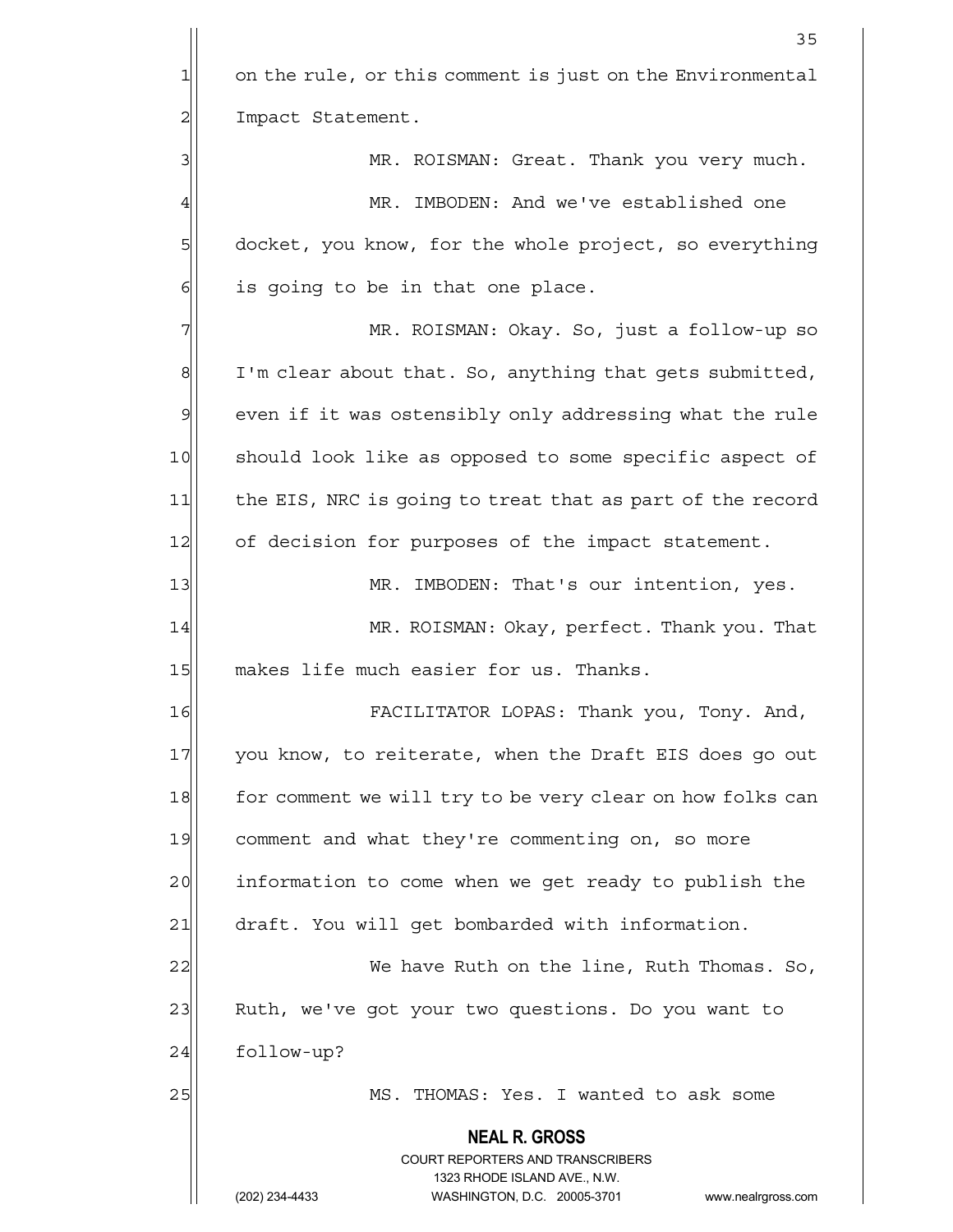|                | 36                                                                      |
|----------------|-------------------------------------------------------------------------|
| $\mathbf{1}$   | questions about when you have the hearings on the Draft                 |
| $\overline{c}$ | Generic, where do -- you're going to have comments on                   |
| 3              | those, and then as follow-up to that what opportunities                 |
| $\overline{4}$ | are there for organizations to intervene?                               |
| 5              | FACILITATOR LOPAS: Okay. So, Ruth -- okay.                              |
| $\epsilon$     | So, you understand, obviously, that you can submit                      |
| 7              | comments on the draft, but you're asking how do the                     |
| 8              | organizations then submit formal sort of -- how do they                 |
| $\overline{9}$ | formally intervene? Is that what you're asking?                         |
| 10             | MS. THOMAS: Yes, so that there's an                                     |
| 11             | adjudicatory hearing, and the court mentions as a --                    |
| 12             | FACILITATOR LOPAS: Okay.                                                |
| 13             | MS. THOMAS: That this type of proceeding is                             |
| 14             | one of the options.                                                     |
| 15             | FACILITATOR LOPAS: Okay. I think we're                                  |
| 16             | going to have Tison answer that question.                               |
| 17             | MR. CAMPBELL: Ruth, this is Tison Campbell                              |
| 18             | with the Office of the General Counsel. There will be                   |
| 19             | opportunities for public comment on the Draft EIS and the               |
| 20             | Proposed Rule but we are not planning to hold formal                    |
| 21             | adjudicatory hearings, which is what the NRC normally                   |
| 22             | does for site-specific licensing actions.                               |
| 23             | MS. THOMAS: Well, I have a follow-up                                    |
| 24             | question. That means that the public interest groups and                |
| 25             | those concerned have no opportunity to have                             |
|                | <b>NEAL R. GROSS</b>                                                    |
|                | <b>COURT REPORTERS AND TRANSCRIBERS</b><br>1323 RHODE ISLAND AVE., N.W. |
|                | WASHINGTON, D.C. 20005-3701<br>(202) 234-4433<br>www.nealrgross.com     |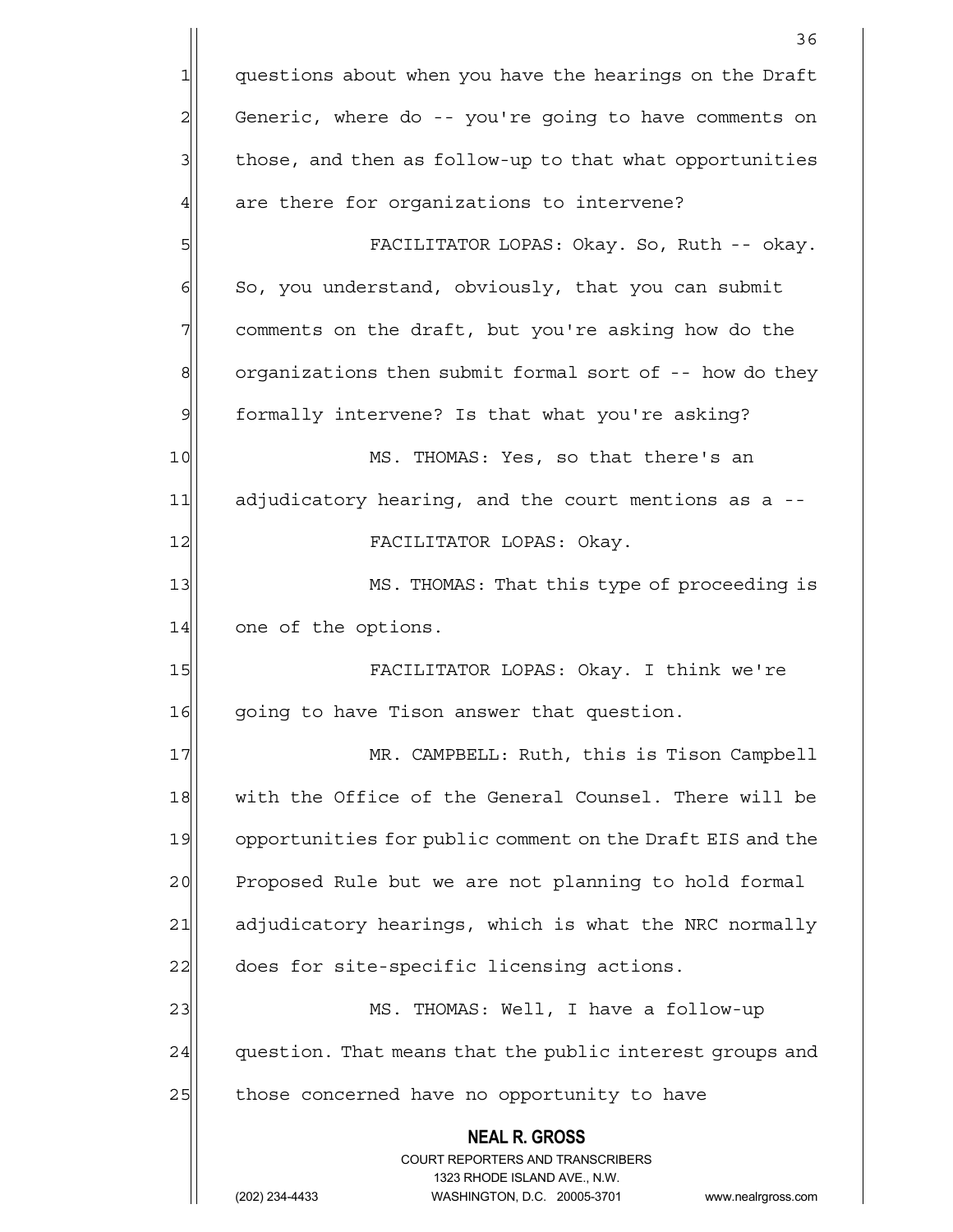1 adjudicatory-type proceedings because they're 2 eliminated from doing it on the site-specific because the 3 Nuclear Regulatory Commission would say well, you can't  $4$  do that because we've already resolved that issue on a 5 generic level, so it applies to every nuclear reactor in  $6$  the country.

7 MR. CAMPBELL: That's only with respect to 8 the limited scope of the issues that we're looking at in 9 Waste Confidence, and our regulations are set up so that 10 if you can identify a site-specific consideration, you 11| can request a waiver from the Licensing Board that would 12 allow you to bring up those issues as part of an 13 adjudicatory hearing for a site-specific license.

14 MS. THOMAS: Is that that Petition 2 15 something or other?

16 MR. CAMPBELL: No, that's a different 17 section of our regulations that's specific to an 18 adjudicatory hearing. It's Section 2 --

19 MS. THOMAS: But that sounds very -- not a 20 very satisfactory answer if you're a public interest 21 organization because, basically, what's being done by 22 using the Waste Confidence Rule and the Generic 23 Environmental Impact Statement along with it is that it's 24 trying to correct and overcome a mistake that was made 25 in every single reactor, or at least the ones from the

 **NEAL R. GROSS**

#### COURT REPORTERS AND TRANSCRIBERS 1323 RHODE ISLAND AVE., N.W.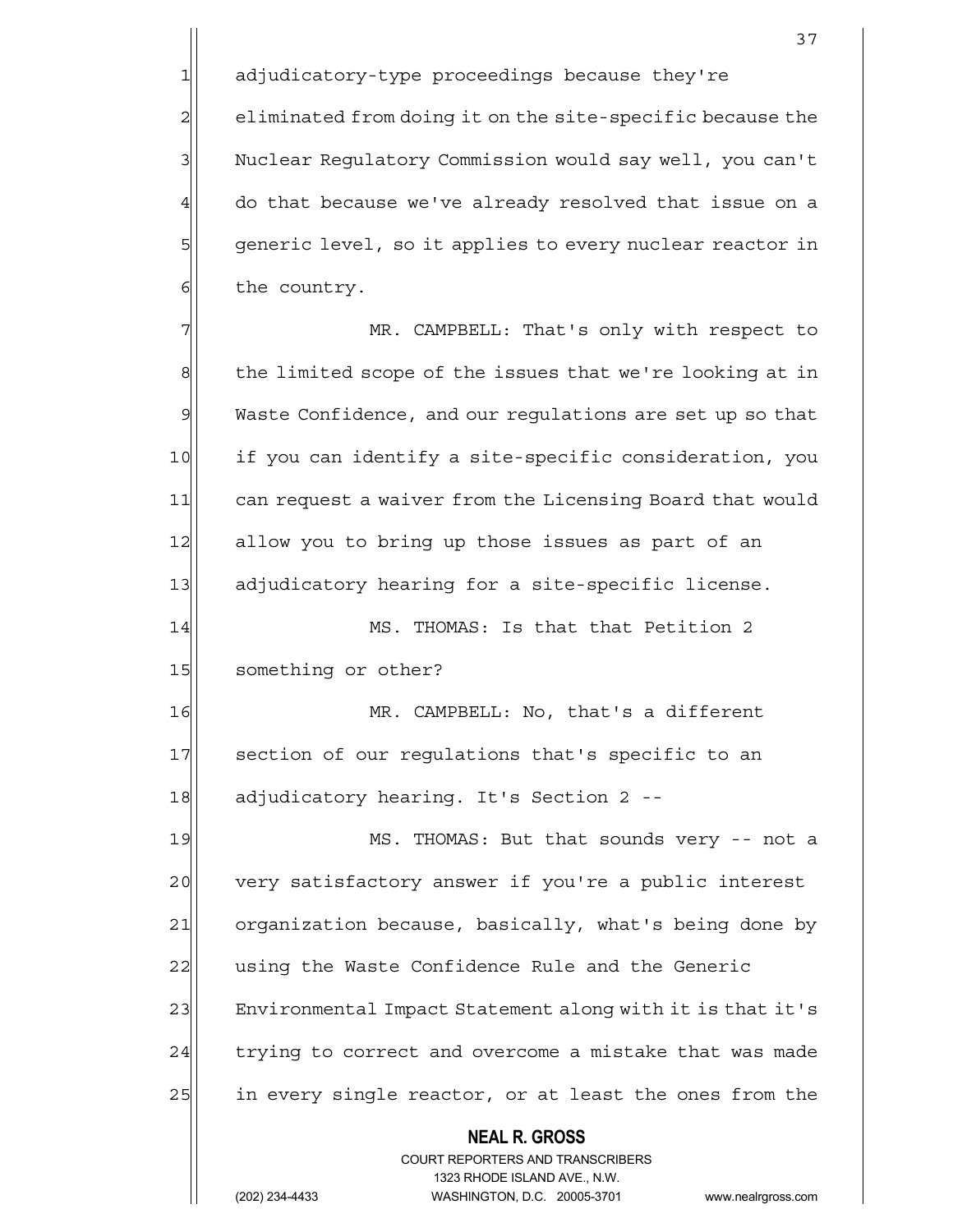**NEAL R. GROSS** <u>38</u> 1 time that NEPA was put into effect, and it's trying to  $2$  correct that by -- which isn't correcting it. 3 FACILITATOR LOPAS: Okay, Ruth. So, it  $4$  sounds like Tison did answer your question. There is a  $5$  manner that this could -- there are issues -- I'm sorry, 6| I'm paraphrasing incorrectly, Tison, but --7 MR. CAMPBELL: Yes. I mean, there is a 8 procedure in place if you believe that a rule does not 9 apply to a specific site to raise questions along those 10 lines in a site-specific licensing hearing. 11 FACILITATOR LOPAS: Okay. Thank you, Ruth. 12 That was a good question. Okay, we've only got a couple 13 of minutes left. I'm going to do a last call for 14 questions. Press \*1 for any final questions. It's 2:25. 15 Last call. Okay, and I think we're going to conclude it. 16 So, I'm going to send it back to Carrie Stafford to close 17 out our call. 18 MS. STAFFORD: Well, thank you, everyone, 19 for joining us today and participating. And, as always, 20 we really appreciate hearing from you, and doing our best 21 to respond to your questions. We will have another call  $22$  in March, on March 20<sup>th</sup>, I believe, and there should be 23 some information forthcoming through the WC Outreach 24 email, and also on our website on the public NRC website. 25 So, thank you very much.

> COURT REPORTERS AND TRANSCRIBERS 1323 RHODE ISLAND AVE., N.W.